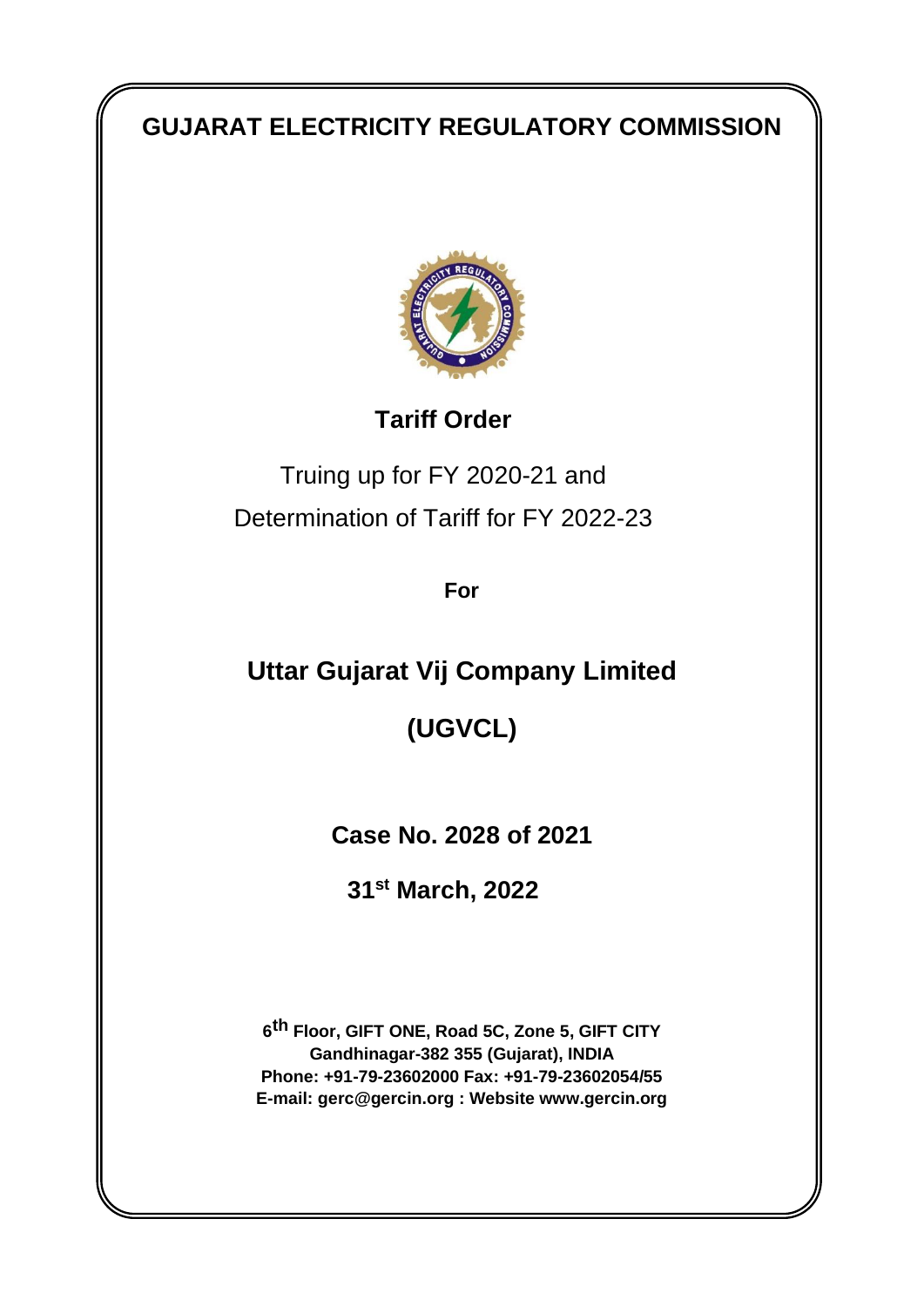# **ANNEXURE: TARIFF SCHEDULE**

## **TARIFF FOR SUPPLY OF ELECTRICITY AT LOW TENSION, HIGH TENSION, AND EXTRA HIGH TENSION**

## **Effective from 1st April, 2022**

### **General**

- 1. The tariff figures indicated in this tariff schedule are the tariff rates payable by the consumers of Distribution Licensees viz. DGVCL, MGVCL, PGVCL and UGVCL.
- 2. These tariffs are exclusive of Electricity Duty, tax on sale of electricity, taxes and other charges levied by the Government or other competent authorities from time to time which are payable by the consumers, in addition to the charges levied as per the tariff.
- 3. All these tariffs for power supply are applicable to only one point of supply.
- 4. The charges specified are on monthly basis. Distribution Licensee may decide the period of billing and adjust the tariff rate accordingly.
- 5. Except in cases where the supply is used for purposes for which a lower tariff is provided in the tariff schedule, the power supplied to any consumer shall be utilized only for the purpose for which supply is taken and as provided for in the tariff.
- 6. The various provisions of the GERC (licensee's power to recover expenditure incurred in providing supply and other miscellaneous charges) Regulations, except Meter Charges, will continue to apply.
- 7. Conversion of Ratings of electrical appliances and equipment from kilowatt to B.H.P. or vice versa will be done, when necessary, at the rate of 0.746 kilowatt equal to 1 B.H.P.
- 8. The billing of fixed charges based on contracted load or maximum demand shall be done in multiples of 0.5 (one half) Horse Power, kilo watt or kilo volt ampere (HP, kW, kVA) as the case may be. The fraction of less than 0.5 shall be rounded off to next 0.5. The billing of energy charges will be done on complete one kilo-watt-hour (kWh).
- 9. The Connected Load for the purpose of billing will be taken as the maximum load during the billing period.
- 10. The Fixed charges, minimum charges, demand charges, and the slabs of consumption of energy for energy charges mentioned shall not be subject to any adjustment on account of existence of any broken period within billing period arising from consumer supply being connected or disconnected any time within the duration of billing period for any reason.

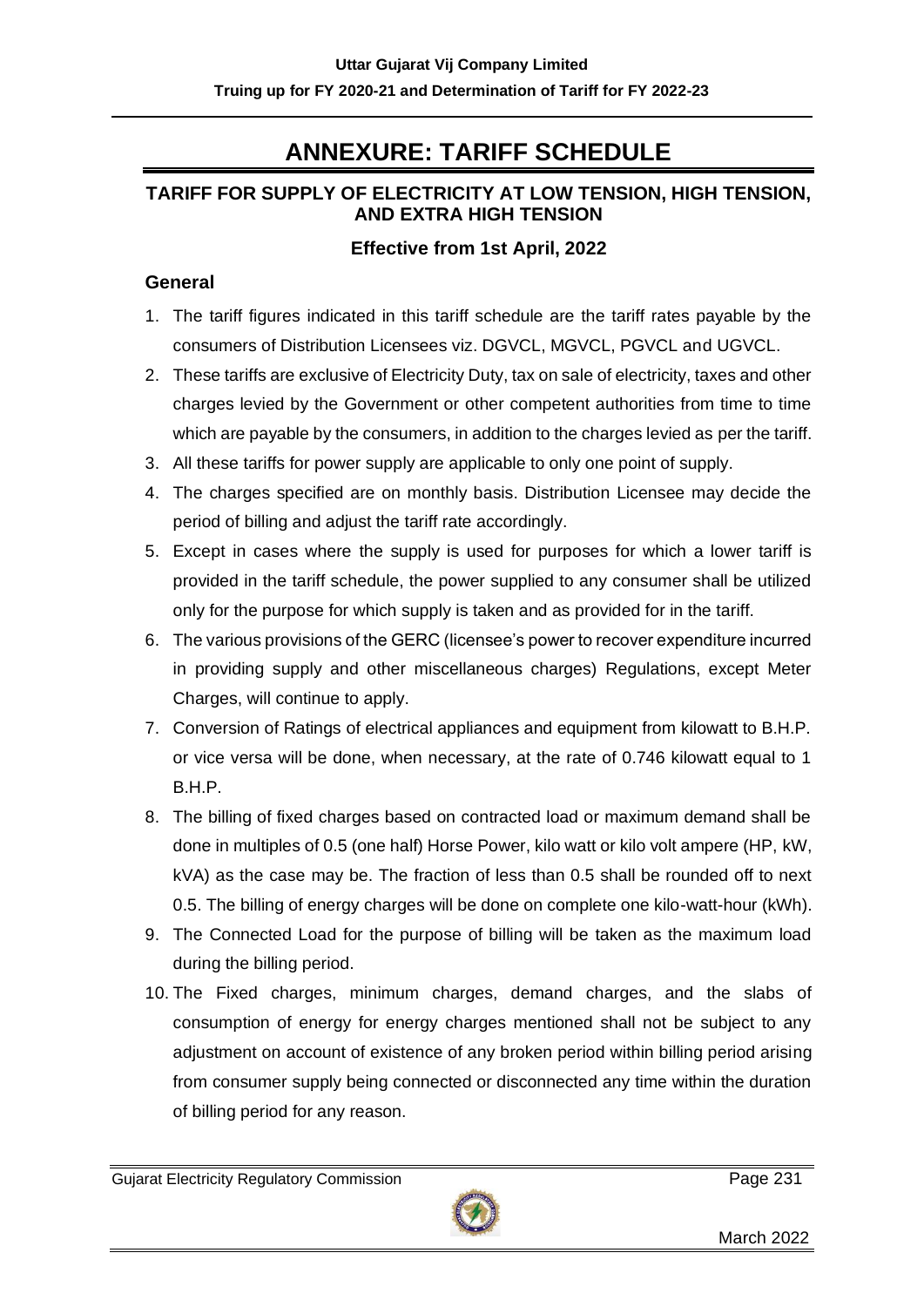- 11. Contract Demand shall mean the maximum kW / kVA for the supply of which licensee undertakes to provide facilities to the consumer from time to time.
- 12. Fuel Cost and Power Purchase Adjustment Charges shall be applicable in accordance with the Formula approved by the Gujarat Electricity Regulatory Commission from time to time.
- 13. Payment of penal charges for usage in excess of contract demand / load for any billing period does not entitle the consumer to draw in excess of contract demand / load as a matter of right.
- 14. The payment of power factor penalty does not exempt the consumer from taking steps to improve the power factor to the levels specified in the Regulations notified under the Electricity Act, 2003 and licensee shall be entitled to take any other action deemed necessary and authorized under the Act.
- 15. Delayed payment charges for all consumers:
	- No delayed payment charges shall be levied if the bill is paid within ten days from the date of billing (excluding date of billing).
	- Delayed payment charges will be levied at the rate of 15% per annum in case of all consumers except Agricultural category for the period from the due date till the date of payment if the bill is paid after due date. Delayed payment charges will be levied at the rate of 12% per annum for the consumer governed under Rate AG from the due date till the date of payment if the bill is paid after due date.
	- For Government dues, the delayed payment charges will be levied at the rate provided under the relevant Electricity Duty Act

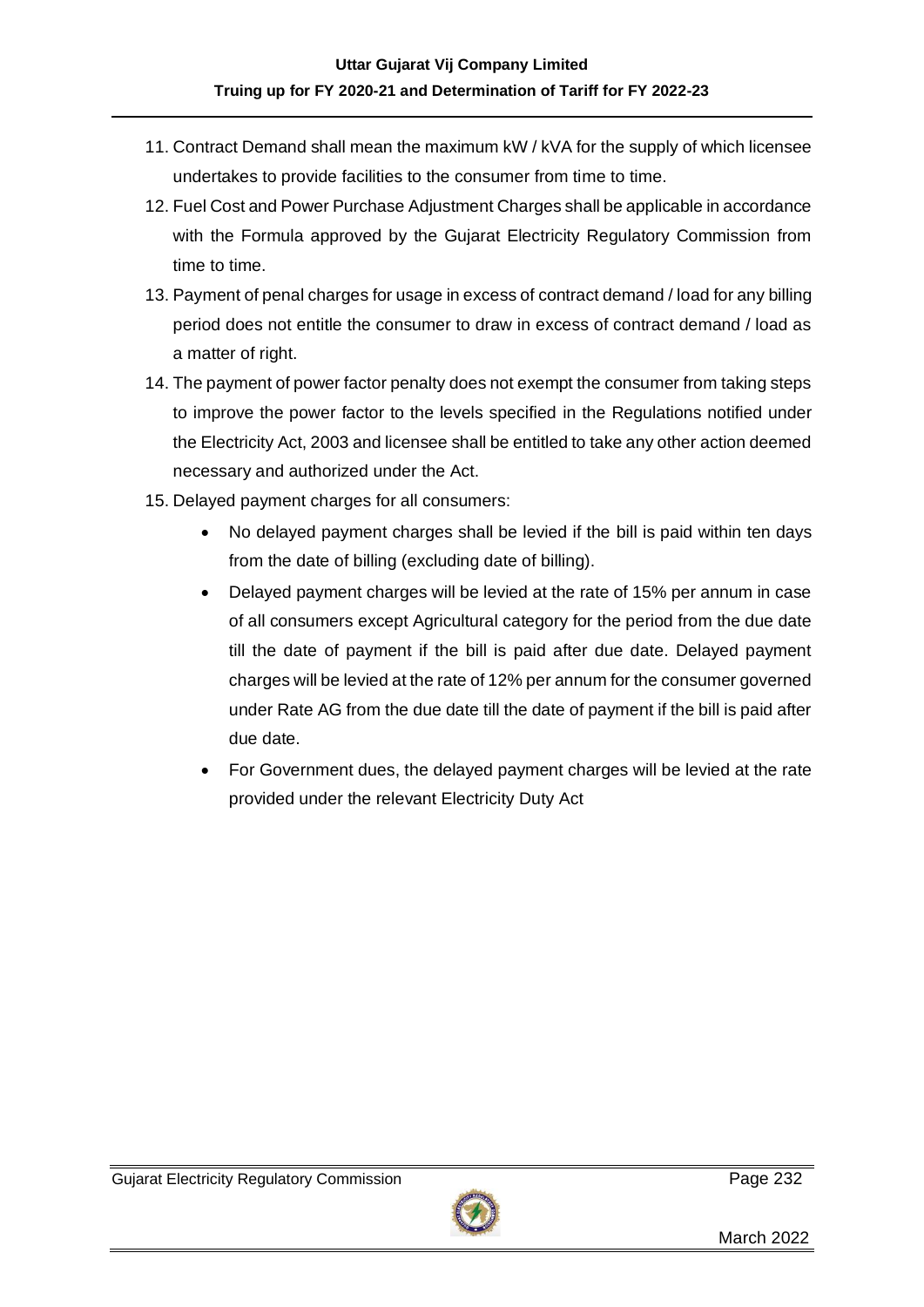## **PART - I**

## **SCHEDULE OF TARIFF FOR SUPPLY OF ELECTRICITY**

## **AT LOW AND MEDIUM VOLTAGE**

## **1. RATE: RGP**

This tariff is applicable to all services in the residential premises which are not covered under 'Rate: RGP (Rural)' Category.

- Single Phase Supply Aggregate load up to 6 kW
- Three Phase Supply –Aggregate load above 6 kW

## **1.1. FIXED CHARGES / MONTH:**

Range of Connected Load: (Other than BPL Consumers)

| (a) | Up to and including 2 kW | Rs. 15/- per Month |
|-----|--------------------------|--------------------|
| (b) | Above 2 to 4 kW          | Rs. 25/- per Month |
| (c) | Above 4 to 6 kW          | Rs. 45/- per Month |
| (b) | Above 6 kW               | Rs. 70/- per Month |

## For BPL Household Consumers

| (a) | <b>Fixed Charges</b> | Rs. 5/- per Month |
|-----|----------------------|-------------------|
|-----|----------------------|-------------------|

#### **PLUS**

## **1.2. ENERGY CHARGES: FOR THE TOTAL MONTHLY CONSUMPTION (OTHER THAN BPL CONSUMERS)**

| (a) | First 50 units  | 305 Paise per Unit |
|-----|-----------------|--------------------|
| (b) | Next 50 Units   | 350 Paise per Unit |
| (c) | Next 150 Units  | 415 Paise per Unit |
| (d) | Above 250 Units | 520 Paise per Unit |

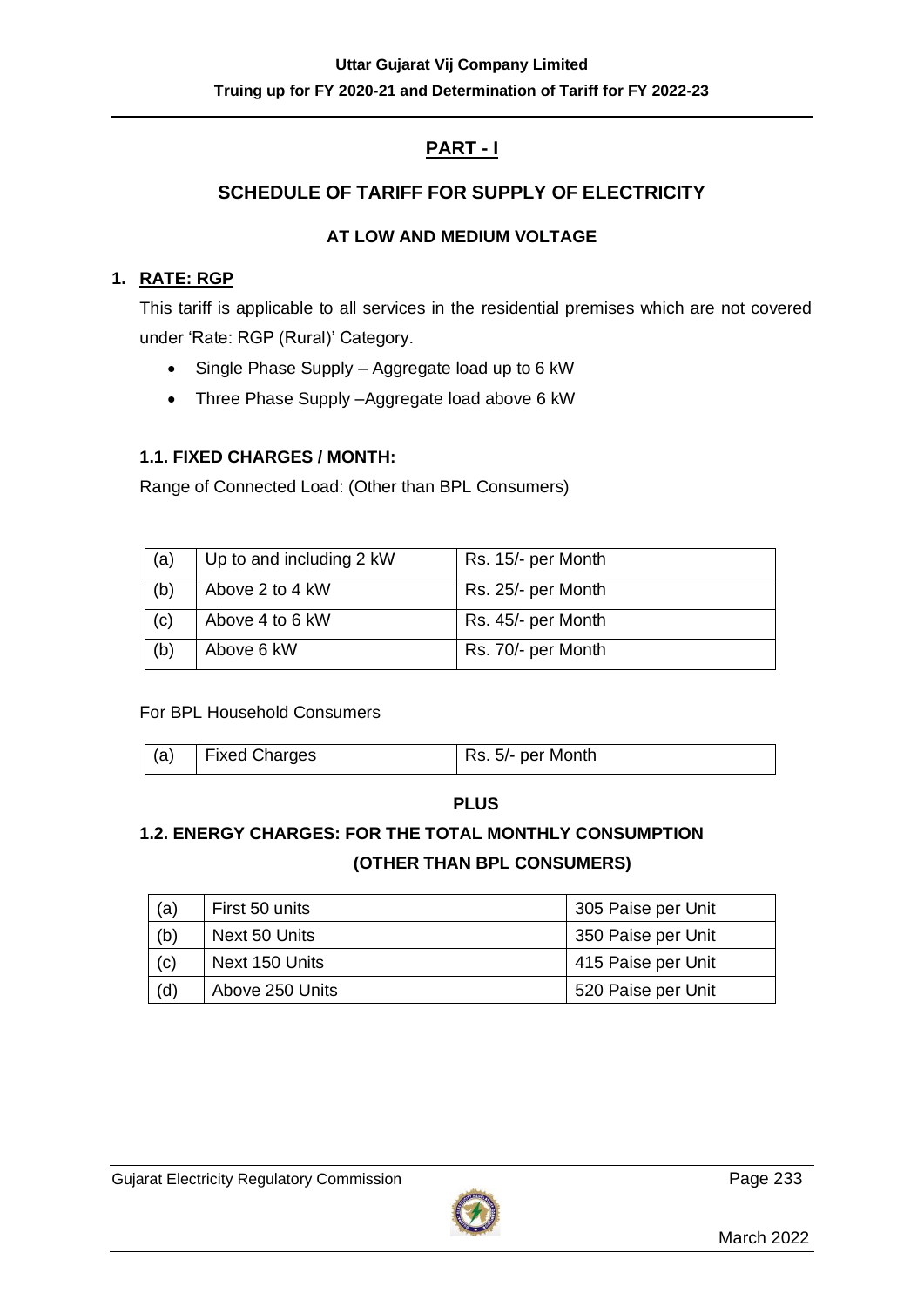## **1.3. ENERGY CHARGES: FOR THE TOTAL MONTHLY CONSUMPTION FOR THE CONSUMERS BELOW POVERTY LINE (BPL) \*\***

| $(a)$ First 50 units                | 150 Paise per Unit |
|-------------------------------------|--------------------|
| $\vert$ (b) For the remaining units | Rate as per RGP    |

\*\*The consumer who wants to avail the benefit of the above tariff has to produce a copy of the Card issued by the authority concerned at the sub-division office of the Distribution Licensee. The concessional tariff is only for 50 units per month.

#### **1.4. MINIMUM BILL**

Payment of fixed charges as specified in 1.1 above

### **2. RATE: RGP (RURAL)**

This tariff will be applicable to all services for residential premises located in areas within Gram Panchayat as defined in the Gujarat Panchayats Act.

- Single Phase Supply Aggregate load up to 6 kW
- Three Phase Supply Aggregate load above 6 kW

#### **2.1. FIXED CHARGES**

Range of Connected Load: (Other than BPL Consumers)

| (a) | Up to and including 2 kW | Rs. 15/- per Month |
|-----|--------------------------|--------------------|
| (b) | Above 2 to 4 kW          | Rs. 25/- per Month |
| (c) | Above 4 to 6 kW          | Rs. 45/- per Month |
| (b) | Above 6 kW               | Rs. 70/- per Month |

#### For BPL Household Consumers

|--|

## **PLUS**

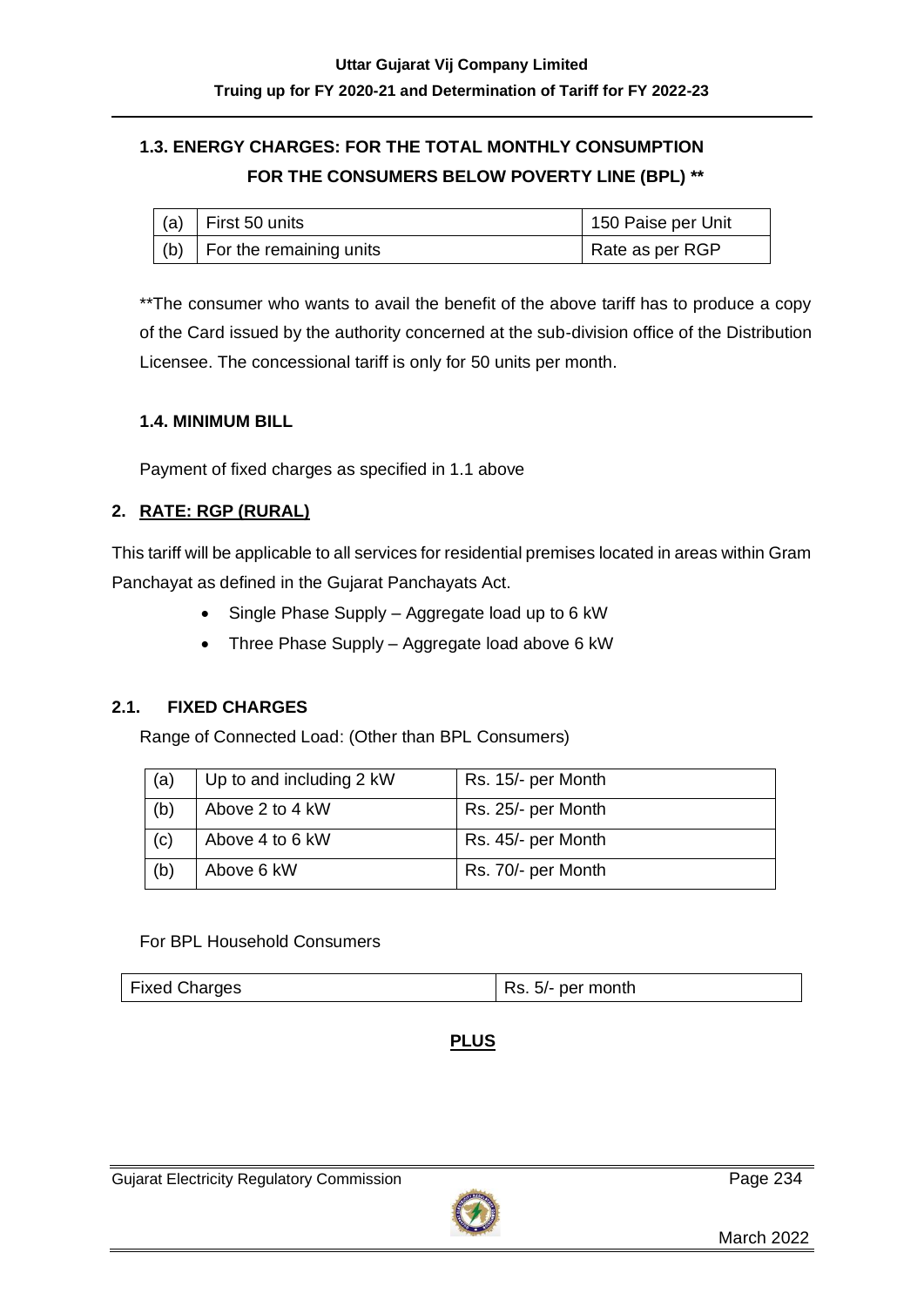## **2.2. ENERGY CHARGES: FOR THE TOTAL MONTHLY CONSUMPTION: (OTHER THAN BPL CONSUMERS)**

| (a) | First 50 units  | 265 Paise per Unit |
|-----|-----------------|--------------------|
| (b) | Next 50 Units   | 310 Paise per Unit |
| (c) | Next 150 units  | 375 Paise per Unit |
| (d) | Above 250 units | 490 Paise per Unit |

## **2.3. ENERGY CHARGES: FOR THE TOTAL MONTHLY CONSUMPTION: FOR THE CONSUMER BELOW POVERTY LINE (BPL)\*\***

| (a) First 50 units        | 150 Paise per Unit      |
|---------------------------|-------------------------|
| $(6)$ For remaining units | Rate as per RGP (Rural) |

\*\*The consumer who wants to avail the benefit of the above tariff has to produce a copy of the Card issued by the authority concerned at the sub-division office of the Distribution Licensee. The concessional tariff is only for 50 units per month.

### **2.4. MINIMUM BILL**

Payment of fixed charges as specified in 2.1 above.

*Note: If the part of the residential premises is used for non-residential (commercial) purposes by the consumers located within 'Gram Panchayat' as defined in Gujarat Panchayat Act, entire consumption will be charged under this tariff.*

## **3. RATE: GLP**

This tariff is applicable to

- (i) the educational institutes and other institutions registered with the Charity Commissioner or similarly placed authority designated by the Government of India for such intended purpose;
- (ii) research and development laboratories;
- (iii) Street Light\*

| $ $ (a) Fixed charges      | Rs. 70/- per Installation per Month |
|----------------------------|-------------------------------------|
| $ $ (b) $ $ Energy charges | 390 Paise per Unit                  |

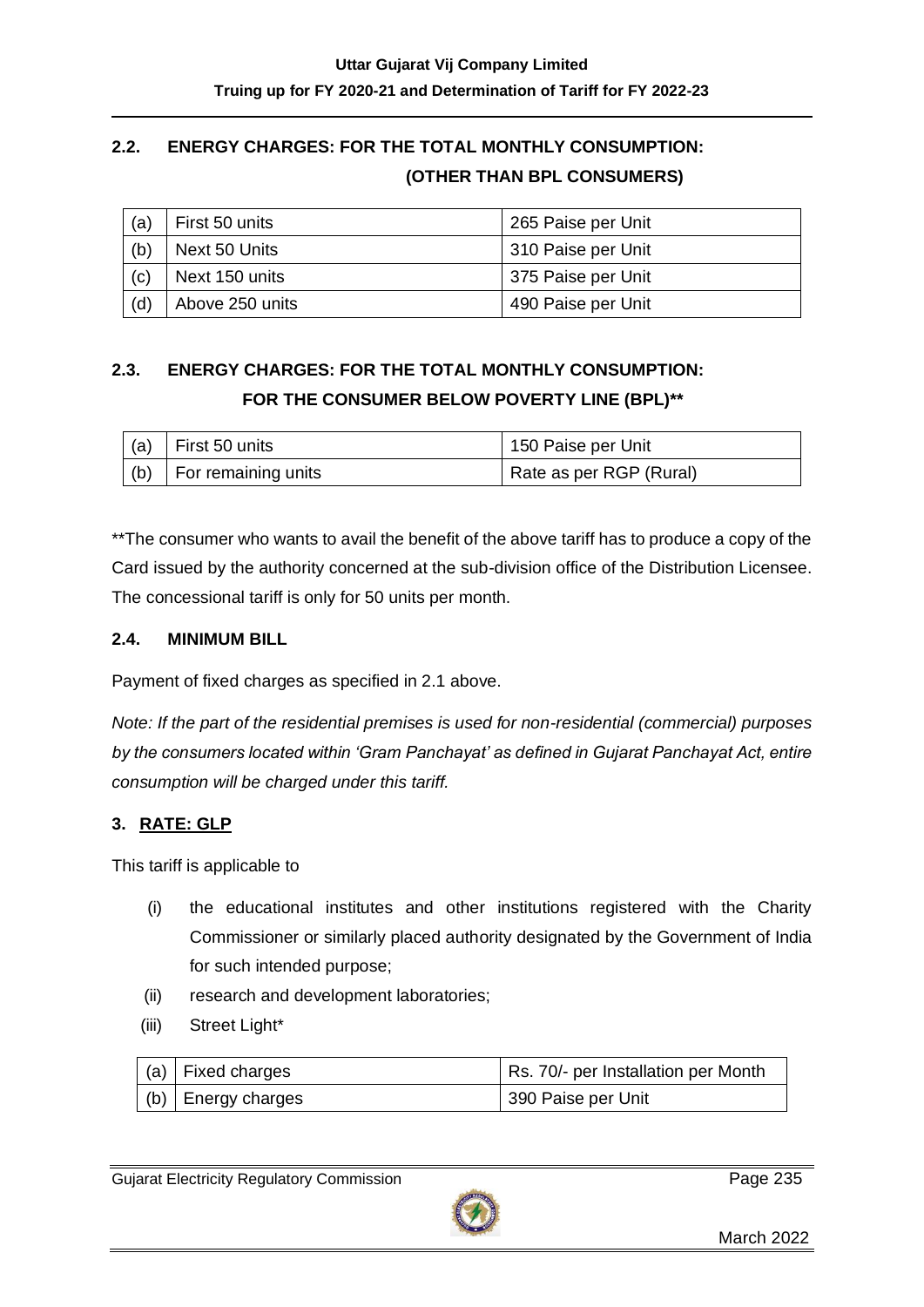\* Maintenance of street lighting conductor provided on the pole to connect the street light is to be carried out by Distribution Licensee. The consumer utilising electricity for street lighting purpose shall arrange for renewal, maintenance and replacement of lamp, associated Fixture, connecting wire, disconnecting device, switch including time switch etc. at his cost by person authorised by him in this behalf under Rule-3 of the Indian Electricity Rules, 1956/ Rules issued by CEA under the Electricity Act, 2003.

## **4. RATE: NON-RGP**

This tariff is applicable to the services for the premises those are not covered in any other tariff categories and having aggregate load up to and including 40 kW.

Consumer under this category may opt to be charged as per category – 'RATE:LTMD'

## **4.1. FIXED CHARGES PER MONTH**

| (a) $\vert$ First 10 kW of connected load | Rs. 50/- per kW |
|-------------------------------------------|-----------------|
| $(b)$ For next 30 kW of connected load    | Rs. 85/- per kW |

## **PLUS**

### **4.2. ENERGY CHARGES:**

| (a) | For installation having contracted load up to and<br>  including 10 kW: for entire consumption during the   435 Paise per Unit<br>month |                    |
|-----|-----------------------------------------------------------------------------------------------------------------------------------------|--------------------|
| (b) | For installation having contracted load exceeding<br>10 kW: for entire consumption during the month                                     | 465 Paise per Unit |

## **4.3. MINIMUM BILL PER INSTALLATION FOR SEASONAL CONSUMERS**

- **4.3.1.** "Seasonal Consumers", shall mean a consumer who takes and uses power supply for ice factory, ice candy machines, ginning and pressing factory, oil mill, rice mill, huller, salt industry, sugar factory, khandsari, cold storage plants (including such plants in fisheries industry), tapioca industries manufacturing starch, vegetable dehydration industries.
- **4.3.2.** Any consumer, who desires to be billed for the minimum charges on annual basis shall intimate to that effect in writing at least one month before commencement of billing period about the off-season during which energy consumption, if any, shall be mainly for overhauling of the plant and machinery. The off-season period at any time shall be

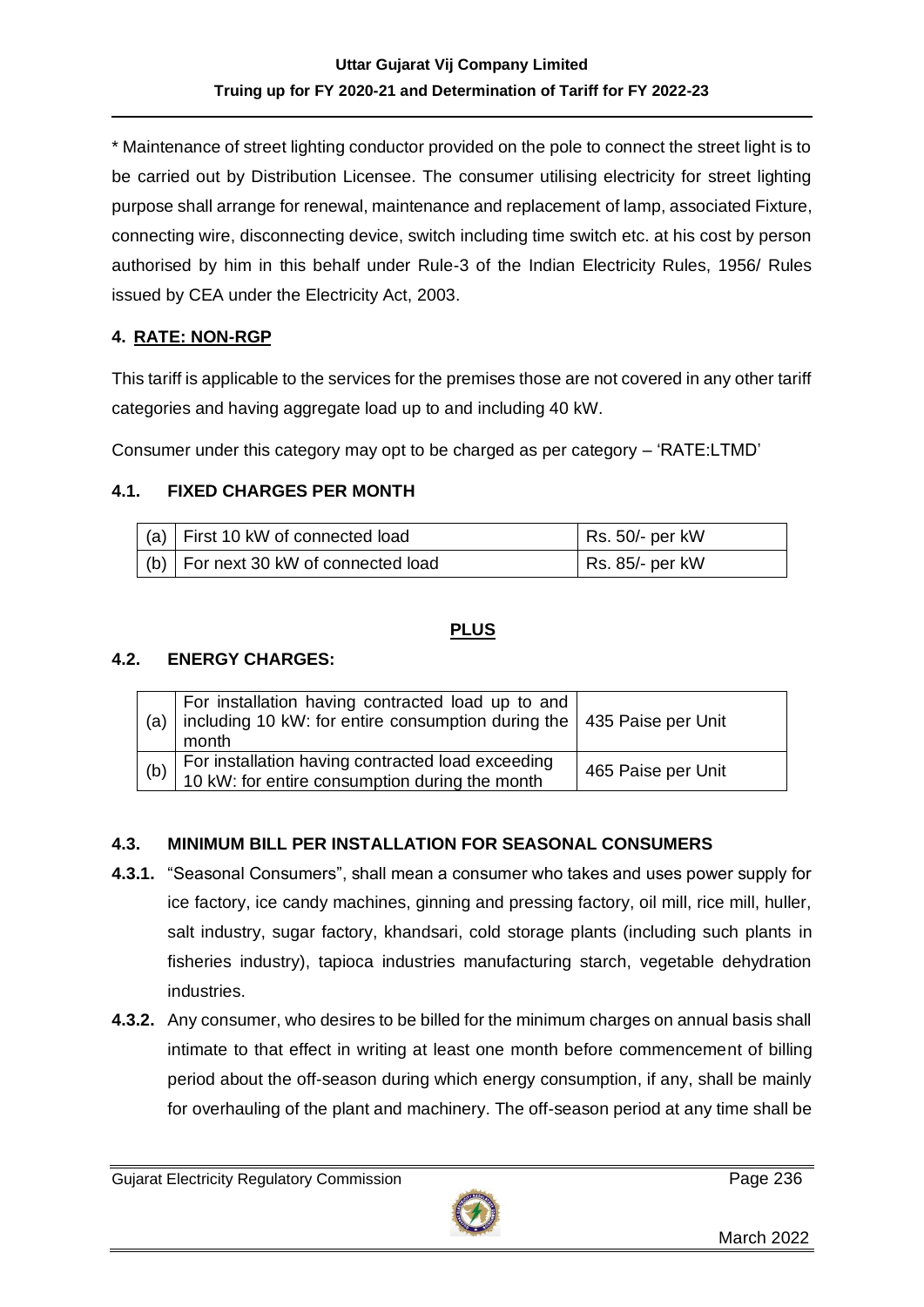a full calendar month/months. The total period of the off-season so declared and observed shall be not less than three calendar months in a calendar year.

- **4.3.3.** The total minimum amount under the head "Fixed and Energy Charges" payable by the seasonal consumer satisfying the eligibility criteria under sub-clause 4.3.1 above and complying with the provision stipulated under sub-clause 4.3.2 above shall be Rs. 1800 per annum per kW of the contracted load/ sanctioned load.
- **4.3.4.** The units consumed during the off-season period shall be charged for at a flat rate of 480 Paise per unit.
- **4.3.5.** The electricity bills related to the off-season period shall not be taken into account towards the amount payable against the annual minimum bill. The amount paid by the consumer towards the electricity bills related to the seasonal period only under the heads "Fixed Charges" and "Energy Charges", shall be taken into account while determining the amount of short-fall payable towards the annual minimum bill as specified under sub-clause 4.3.3 above.
- **4.3.6.** Seasonal consumer is required to submit to the Distribution Licensee an irrevocable Bank Guarantee from a Nationalised or Scheduled Commercial Bank equal to the difference of amount/ Bank Guarantee lying with the Distribution Licensee as Security Deposit and minimum bill calculated at the rate shown in para 4.3.3 with the Contracted Load/ Sanctioned Load of such consumer. If the Contracted Load/ Sanctioned Load is revised upward during the calendar year, the consumer shall submit a revised Bank Guarantee or additional Bank Guarantee as calculated above to the Licensee. The cost of such Bank Guarantee/s shall be borne by the consumer. It shall be the responsibility of the consumer to keep the bank guarantee/s valid at all times and to renew the bank guarantee/s at least 1 months prior to its expiry.

## **5. RATE: LTMD**

This tariff is applicable to the services for the premises those are not covered in any other tariff categories and having aggregate load above 40 kW and up to 100 kW.

This tariff shall also be applicable to consumer covered in category- 'Rate: Non-RGP' so opts to be charged in place of 'Rate: Non-RGP' tariff.

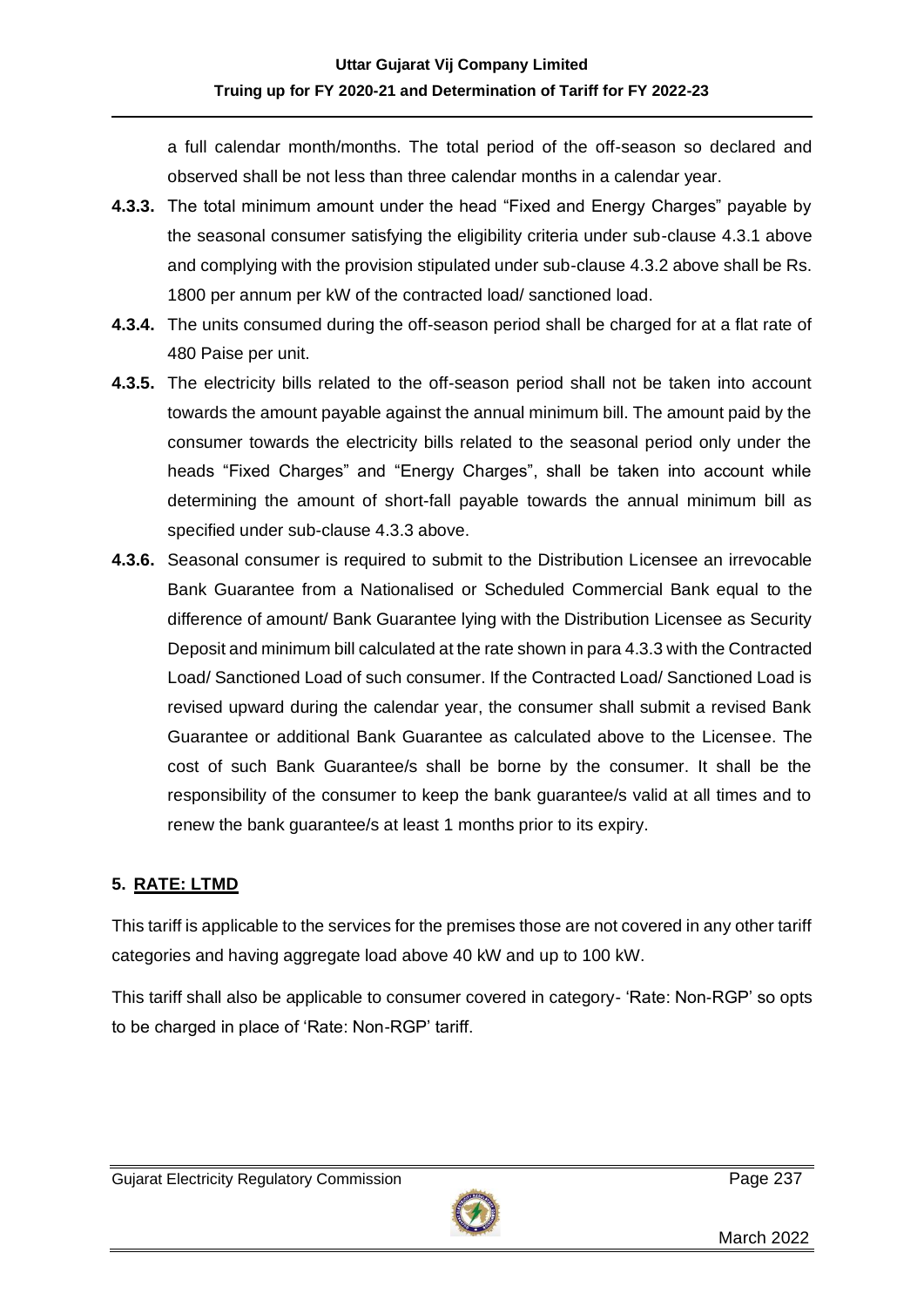#### **5.1. DEMAND CHARGE:**

|     |                                                        | For billing demand up to the Contract demand |                            |
|-----|--------------------------------------------------------|----------------------------------------------|----------------------------|
|     | (i)                                                    | For first 40 kW of billing demand            | Rs. 90/-per kW per month   |
| (a) | (ii)                                                   | Next 20 kW of billing demand                 | Rs. 130/-per kW per month  |
|     | (iii)                                                  | Above 60 kW of billing demand                | Rs. 195/- per kW per month |
| (b) | For billing demand in excess of the contract<br>demand |                                              | Rs. 265/- per kW           |

#### **PLUS**

#### **5.2. ENERGY CHARGE:**

| For the entire consumption during the month | 460 Paise per Unit |
|---------------------------------------------|--------------------|
|---------------------------------------------|--------------------|

#### **PLUS**

#### **5.3. REACTIVE ENERGY CHARGES:**

| For all the reactive units (kVARh) during the month | 10 Paise per kVARh |
|-----------------------------------------------------|--------------------|
|-----------------------------------------------------|--------------------|

#### **5.4. BILLING DEMAND**

The billing demand shall be highest of the following:

- a) Eighty-five percent of the contract demand
- b) Actual maximum demand registered during the month
- c) 6 kW

#### **5.5. MINIMUM BILL**

Payment of demand charges every month based on the billing demand.

#### **5.6. SEASONAL CONSUMERS TAKING LTMD SUPPLY:**

**5.6.1** The expression, "Seasonal Consumer", shall mean a consumer who takes and uses power supply for ice factory, ice-candy machines, ginning and pressing factory, oil mill, rice mill, salt industry, sugar factory, khandsari, cold storage plants (including such plants in fishery industry), tapioca industries manufacturing starch, pumping load or irrigation, white coal manufacturers, vegetable dehydration industries.

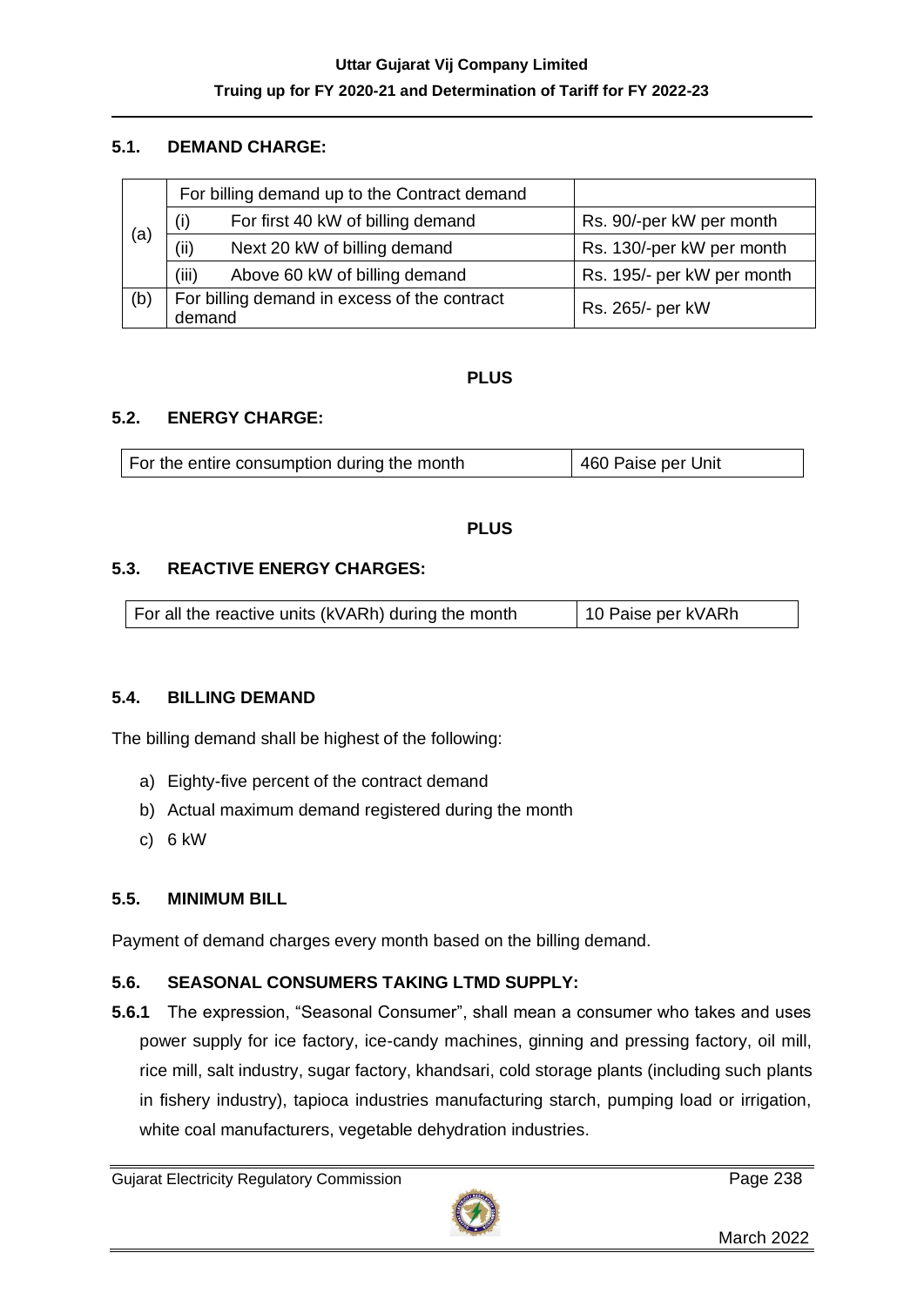- **5.6.2** Any consumer, who desires to be billed for the minimum charges on annual basis shall intimate to that effect in writing at least one month before commencement of billing period about the off-season during which energy consumption, if any, shall be mainly for overhauling of the plant and machinery. The off-season period at any time shall be a full calendar month/months. The total period of the off-season so declared and observed shall be not less than three calendar months in a calendar year.
- **5.6.3** The total minimum amount under the head "Demand and Energy Charges" payable by a seasonal consumer satisfying the eligibility criteria under sub-clause 5.6.1 above and complying with provisions stipulated under sub-clause 5.6.2 above shall be Rs. 2970 per annum per kW of the billing demand.
- **5.6.4** The billing demand shall be the highest of the following:
	- a) The highest of the actual maximum demand registered during the calendar year.
	- b) Eighty-five percent of the arithmetic average of contract demand during the year.
	- c) 6 kW
- **5.6.5** Units consumed during the off-season period shall be charged for at the flat rate of 470 Paise per unit.
- **5.6.6** Seasonal consumer is required to submit to the Distribution Licensee an irrevocable Bank Guarantee from a Nationalised or Scheduled Commercial Bank equal to the difference of amount/ Bank Guarantee lying with the Licensee as Security Deposit and minimum bill calculated at the rate shown in para 5.6.3 for the higher of Contract Demand or Billing Demand. If the Contract Demand is revised upward during the calendar year, the consumer shall submit a revised Bank Guarantee or additional Bank Guarantee as calculated above to the Licensee. The cost of such Bank Guarantee/s shall be borne by the consumer. It shall be the responsibility of the consumer to keep the bank guarantee/s valid at all times and to renew the bank guarantee/s at least 1 month prior to its expiry.

#### **6. RATE: NON-RGP NIGHT**

This tariff is applicable for aggregate load up to 40 kW and using electricity **exclusively during night hours** from 10:00 PM to 06:00 AM next day. (The supply hours shall be regulated through time switch to be provided by the consumer at his cost.)

#### **6.1. FIXED CHARGES PER MONTH:**

50% of the Fixed charges specified in Rate Non-RGP above

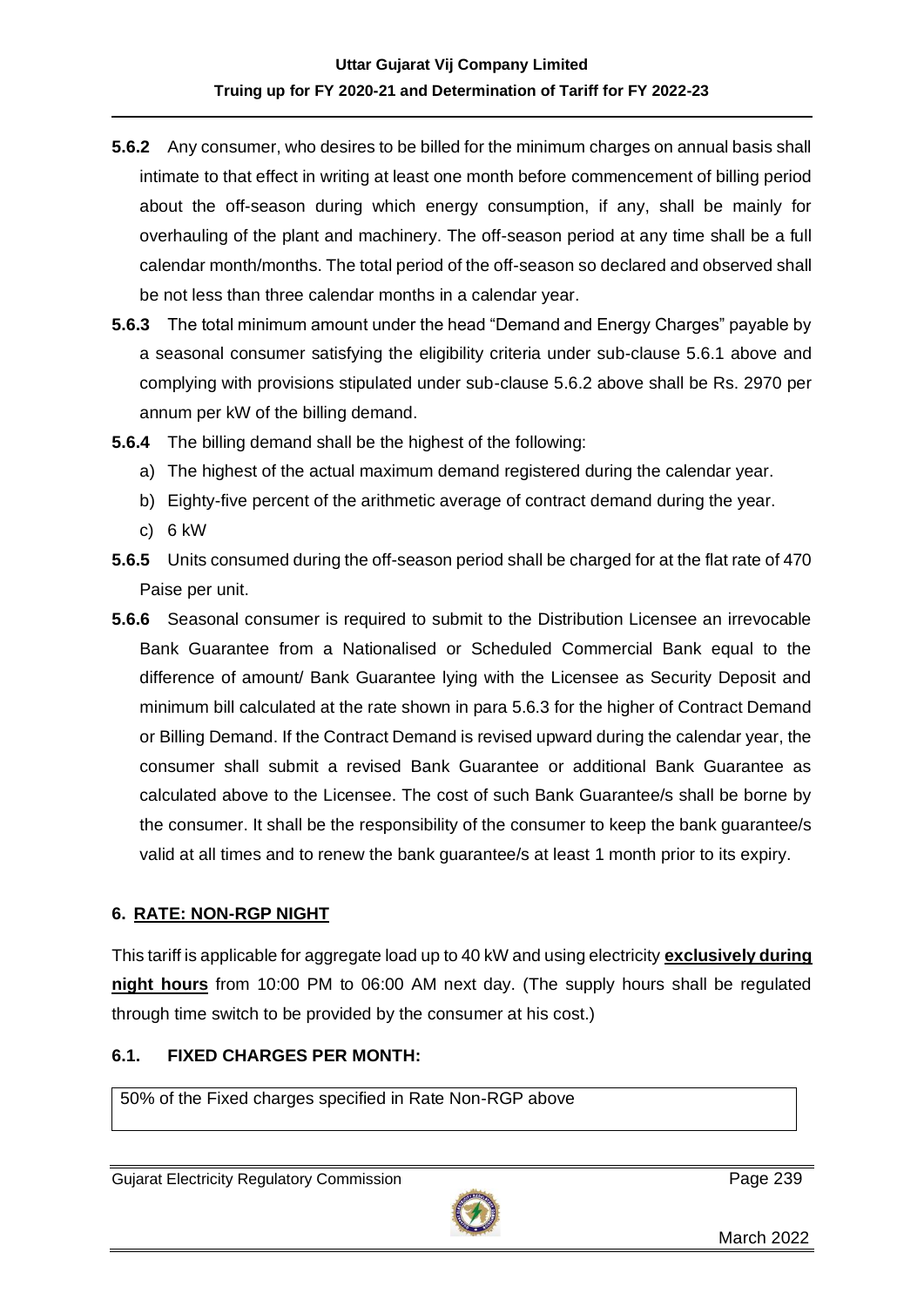### **PLUS**

#### **6.2. ENERGY CHARGES:**

| For the entire consumption during the month | 260 Paise per unit |
|---------------------------------------------|--------------------|

*NOTE:*

- *1. 15% of the contracted load can be availed beyond the night hours prescribed as per para 6 above.*
- *2. 10% of total units consumed during the billing period can be availed beyond the night hours prescribed as per para 6 above.*
- *3. In case the consumer failed to observe condition no. 1 above during any of the billing month, then fixed charge during the relevant billing month shall be billed as per Non-RGP category fixed charge rates given in para 4.1 of this schedule.*
- *4. In case the consumer failed to observe condition no. 2 above during any of the billing month, then entire energy consumption during the relevant billing month shall be billed as per Non-RGP category energy charge rates given in para 4.2 of this schedule.*
- *5. In case the consumer failed to observe above condition no. 1 and 2 both during any of the billing month, then fixed charge and entire energy consumption during the relevant billing month shall be billed as per Non-RGP category fixed charge and energy charge rates given in para 4.1 and 4.2 respectively, of this schedule.*
- *6. This tariff shall be applicable if the consumer so opts to be charged in place of Non-RGP tariff by using electricity exclusively during night hours as above.*

*This option can be exercised to shift from NON-RGP tariff category to NON-RGP NIGHT tariff or from NON-RGP NIGHT tariff category to NON-RGP tariff four times in a calendar year by giving not less than 15 days' advance notice in writing before commencement of billing period.*

#### **7. RATE: LTMD-NIGHT**

This tariff is applicable for aggregate load above 40 kW and using electricity **exclusively during night hours** from 10.00 PM to 06.00 AM next day. (The supply hours shall be regulated through time switch to be provided by the consumer at his cost.)

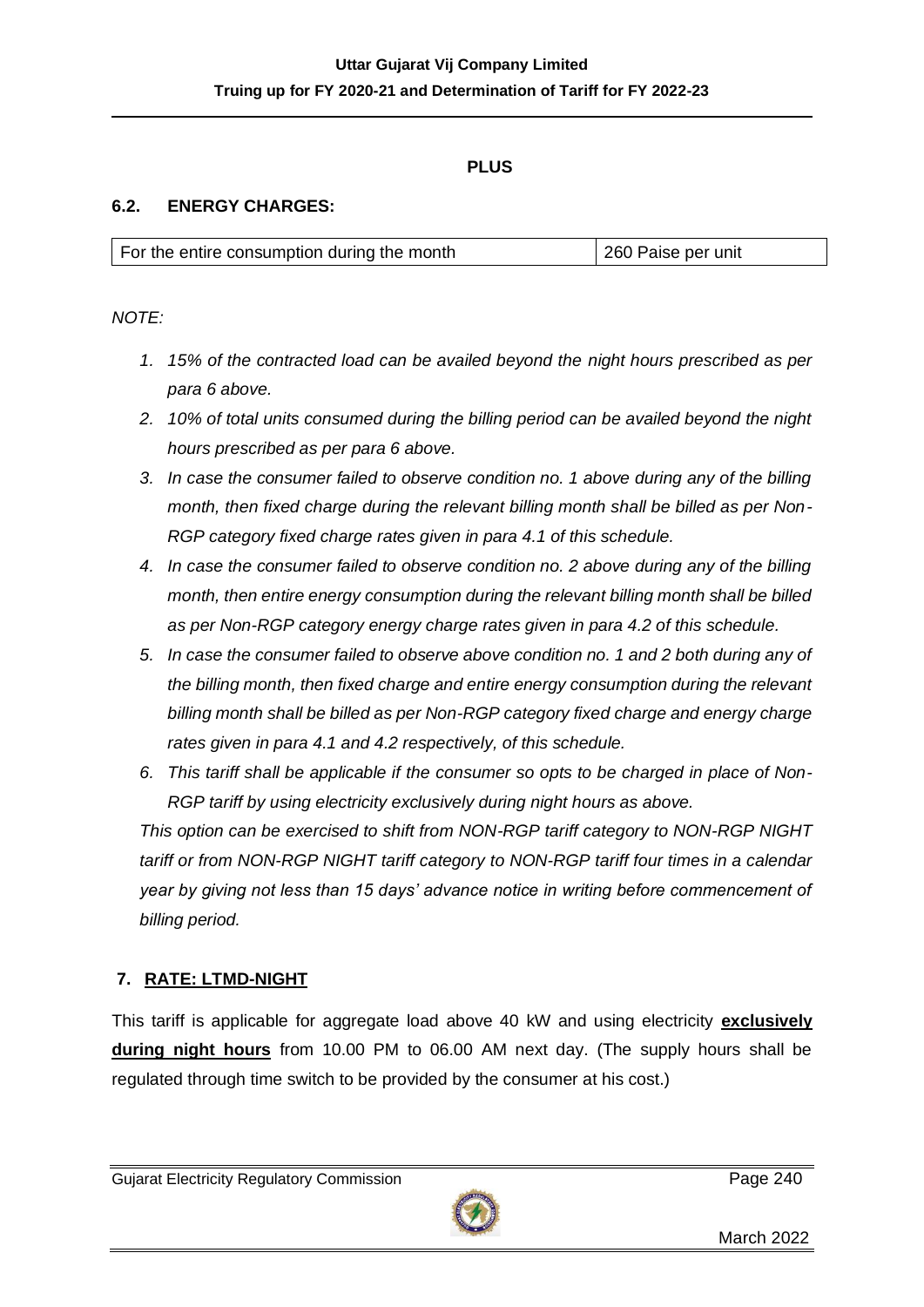#### **7.1 DEMAND CHARGES PER MONTH:**

50% of the Demand charges specified in Rate **LTMD** above

#### **PLUS**

#### **7.2. ENERGY CHARGES:**

| 260 Paise per unit<br>For entire consumption during the month |
|---------------------------------------------------------------|
|---------------------------------------------------------------|

#### **PLUS**

#### **7.3. REACTIVE ENERGY CHARGES:**

|  | For all reactive units (kVARh) drawn during the month | 10 Paise per kVARh |
|--|-------------------------------------------------------|--------------------|
|--|-------------------------------------------------------|--------------------|

#### *NOTE:*

- *1. 15% of the contracted demand can be availed beyond the night hours prescribed as per para 7 above.*
- *2. 10% of total units consumed during the billing period can be availed beyond the night hours prescribed as per para 7 above.*
- *3. In case the consumer failed to observe condition no. 1 above during any of the billing month, then demand charge during the relevant billing month shall be billed as per LTMD category demand charge rates given in para 5.1 of this schedule.*
- *4. In case the consumer failed to observe condition no. 2 above during any of the billing month, then entire energy consumption during the relevant billing month shall be billed as per LTMD category energy charge rates given in para 5.2 of this schedule.*
- *5. In case the consumer failed to observe above condition no. 1 and 2 both during any of the billing month, then entire energy consumption during the relevant billing month shall be billed as per LTMD category demand charge and energy charge rates given in para 5.1 and 5.2 respectively, of this schedule.*
- *6. This tariff shall be applicable if the consumer so opts to be charged in place of LTMD tariff by using electricity exclusively during night hours as above.*
- *7. This option can be exercised to shift from LTMD tariff category to LTMD NIGHT tariff or from LTMD- NIGHT tariff category to LTMD tariff four times in a calendar year by giving not less than 15 days' advance notice in writing before commencement of billing period.*

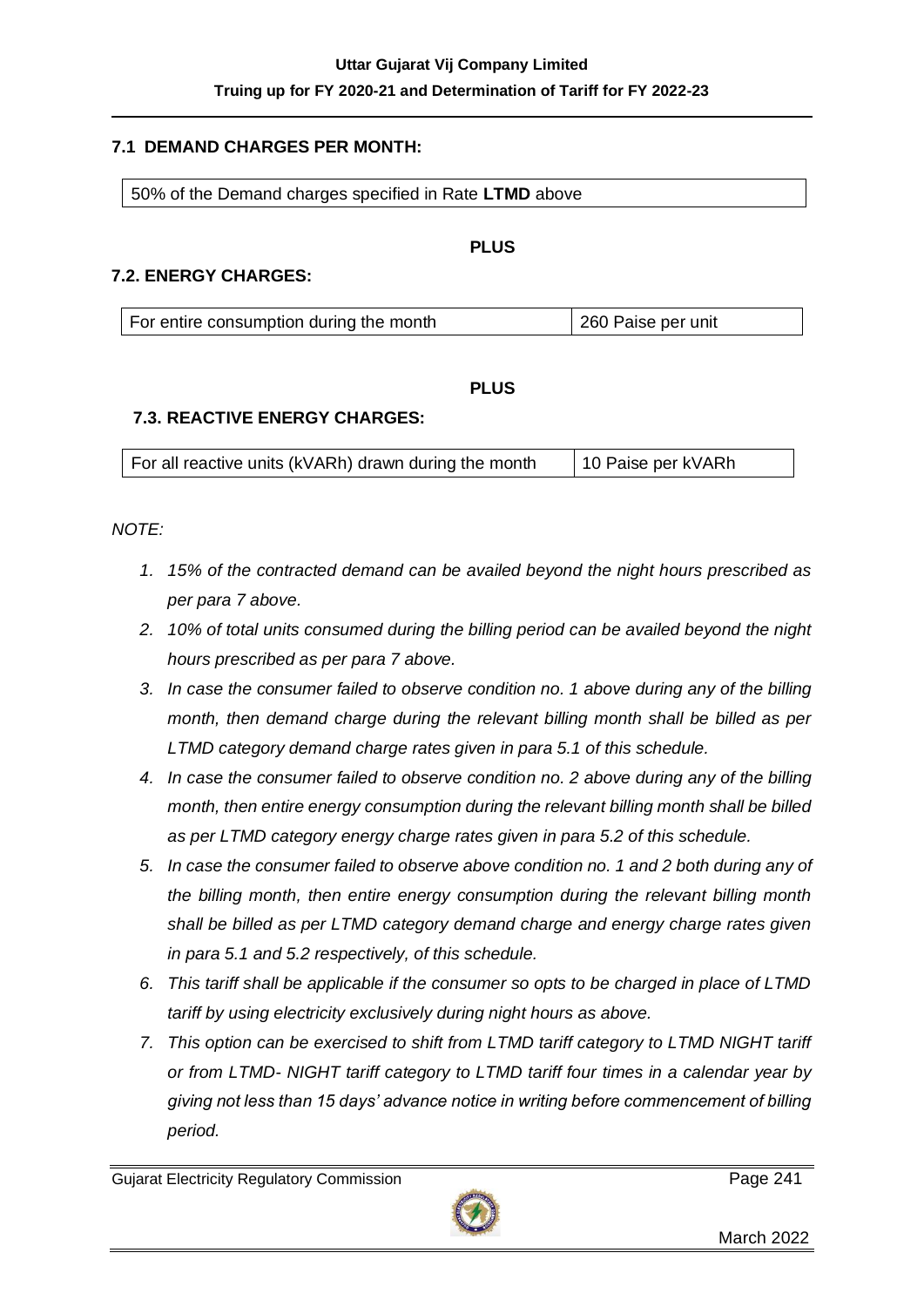### **8. RATE: LTP- LIFT IRRIGATION**

Applicable for supply of electricity to Low Tension Agricultural consumers contracting load up to 125 HP requiring continuous (twenty-four hours) power supply for lifting water from surface water sources such as canal, river, & dam and supplying water directly to the fields of farmers for agricultural irrigation only.

| (a)         | Fixed charges per month                 | Rs. 20/- per HP   |
|-------------|-----------------------------------------|-------------------|
| <b>PLUS</b> |                                         |                   |
| (b)         | Energy charges per month;               | 80 Paise per Unit |
|             | For entire consumption during the month |                   |

#### **9. RATE: WWSP**

This tariff shall be applicable to services used for water works and sewerage pumping purposes.

**9.1** Type I- Water works and sewerage pumps operated by other than local authority

| (a)         | Fixed charges per month                 | Rs. 25/- per HP    |
|-------------|-----------------------------------------|--------------------|
| <b>PLUS</b> |                                         |                    |
| (b)         | Energy charges per month;               | 430 Paise per Unit |
|             | For entire consumption during the month |                    |

**9.2 Type II-** Water Works and sewerage pumps operated by local authority such as Municipal Corporation, Gujarat Water Supply & Sewerage Board located outside Gram Panchayat Area will also attract this tariff:

| (a)         | Fixed charges per month                 | Rs. 20/- per HP    |
|-------------|-----------------------------------------|--------------------|
| <b>PLUS</b> |                                         |                    |
| (b)         | Energy charges per month;               | 410 Paise per Unit |
|             | For entire consumption during the month |                    |

**9.3 Type III-** Water Works and sewerage pumps operated by Municipalities/ Nagarpalikas/ and Gram Panchayats or Gujarat Water Supply & Sewerage Board for its installations located in Gram Panchayats:

| For entire consumption during the month | Energy charges per month: | 320 Paise / Unit |
|-----------------------------------------|---------------------------|------------------|
|-----------------------------------------|---------------------------|------------------|

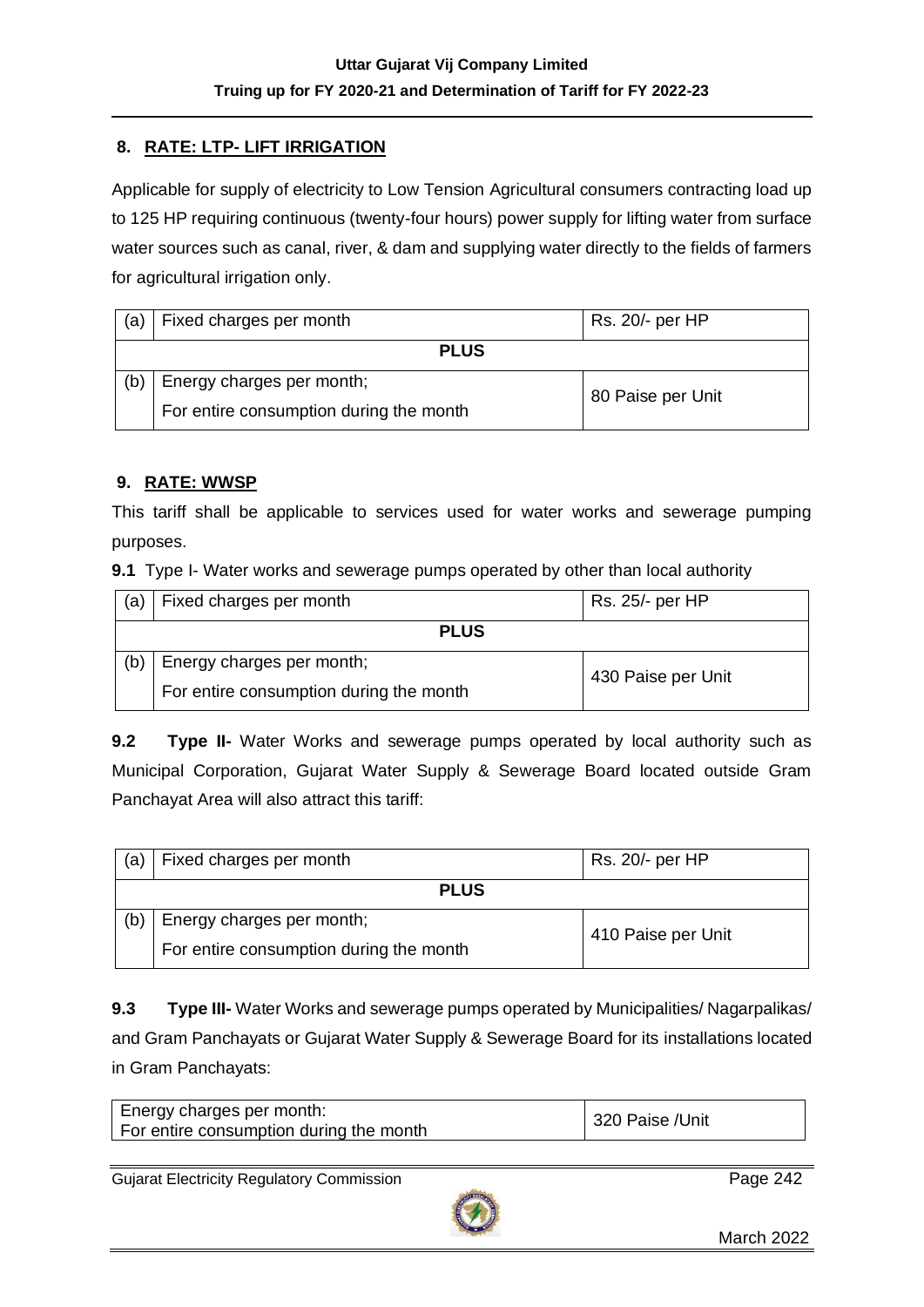## **9.4 TIME OF USE DISCOUNT**:

Applicable to all the water works consumers having connected load of 50 HP and above for the energy consumption during the Off-Peak Load Hours of the Day.

| For energy consumption during the off-peak period, viz,<br>1100 Hrs to 1800 Hrs    | 40 Paise per Unit |
|------------------------------------------------------------------------------------|-------------------|
| For energy consumption during night hours, viz, 2200 Hrs to  <br>0600 Hrs next day | 85 Paise per Unit |

### **10. RATE: AG**

This tariff is applicable to services used for irrigation purposes only excluding installations covered under LTP- Lift Irrigation category.

**10.1** The rates for following group are as under:

### **10.1.1 HP BASED TARIFF:**

| For entire contracted load | Rs. 200 per HP per month |
|----------------------------|--------------------------|
|----------------------------|--------------------------|

#### **ALTERNATIVELY**

#### **10.1.2 METERED TARIFF**

| Fixed Charges                                                | Rs. 20 per HP per month |
|--------------------------------------------------------------|-------------------------|
| Energy Charges: For entire consumption during the<br>l month | 60 Paise per Unit       |

#### **10.1.3 TATKAL SCHEME**

| <b>Fixed Charges</b>                                       | Rs. 20 per HP per month |
|------------------------------------------------------------|-------------------------|
| Energy Charges: For entire consumption during the<br>month | 80 Paise per Unit       |

NOTE: The consumers under Tatkal scheme shall be eligible for normal metered tariff as above, on completion of five years period from the date of commencement of supply.

**10.2** No machinery other than pump water for irrigation (and a single bulb or CFL up to 40 watts) will be permitted under this tariff. Any other machinery connected in the installation governed under this tariff shall be charged separately at appropriate tariff for which

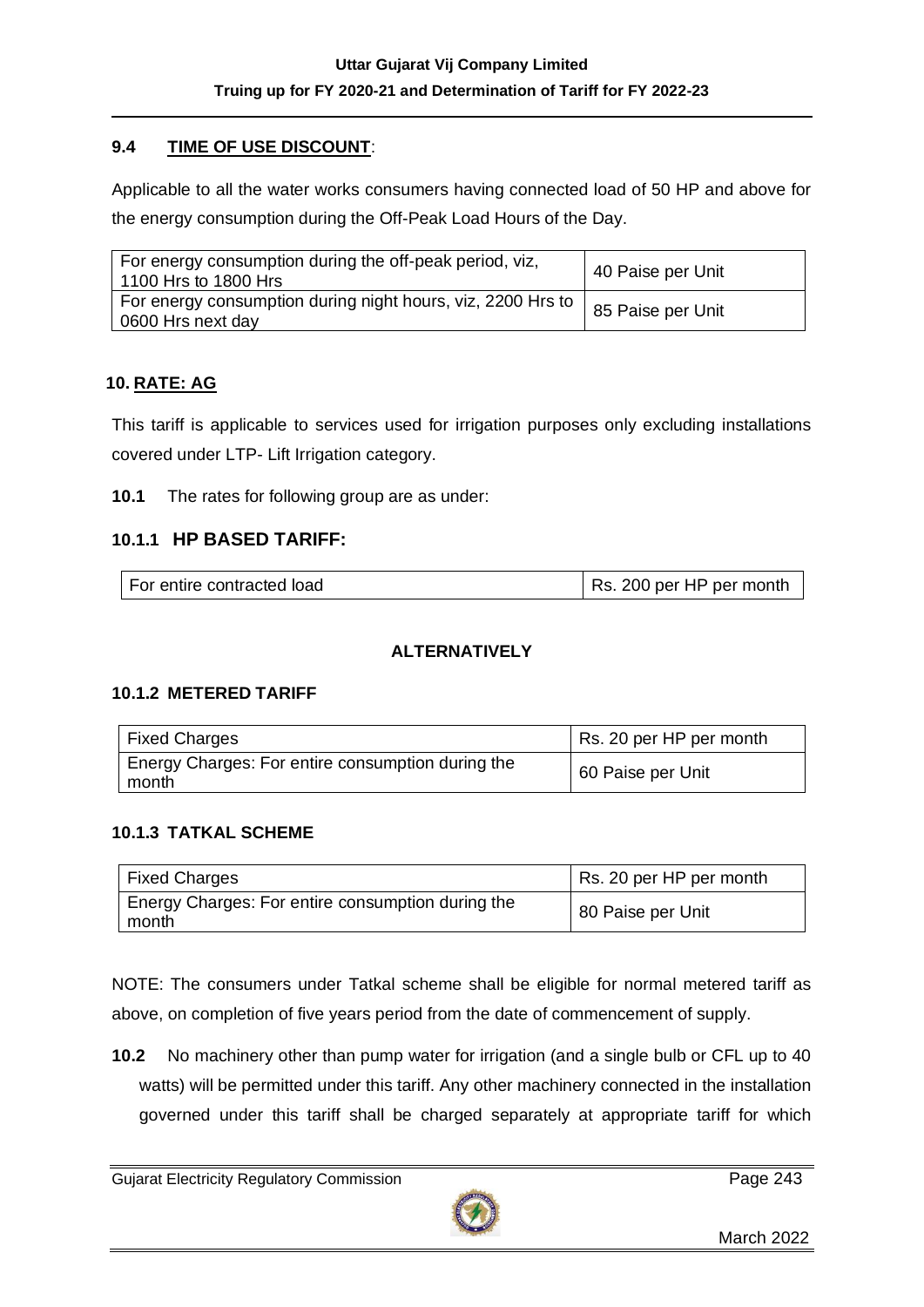consumers shall have to take separate connection.

- **10.3** Agricultural consumers who desire to supply water to brick manufacturing units shall have to pay Rs. 100/HP per annum subject to minimum of Rs. 2000/- per year for each brick Mfg. Unit to which water is supplied in addition to existing rate of HP based / metered agricultural tariff.
- **10.4** Such Agricultural consumers shall have to pay the above charges for a full financial year irrespective of whether they supply water to the brick manufacturing unit for full or part of the Financial Year.

Agricultural consumers shall have to declare their intention for supply of the water to such brick manufacturing units in advance and pay charges accordingly before commencement of the financial year (i.e., in March every year).

#### **11. RATE- TMP**

This tariff is applicable to services of electricity supply for temporary period at the low voltage. A consumer not taking supply on regular basis under a proper agreement shall be deemed to be taking supply for temporary period.

#### **11.1 FIXED CHARGE**

| <b>Fixed Charge per Installation</b> | Rs. 15 per kW per Day |
|--------------------------------------|-----------------------|
|--------------------------------------|-----------------------|

#### **11.2 ENERGY CHARGE**

| A flat rate of                                                                                    | 465 Paise per Unit |
|---------------------------------------------------------------------------------------------------|--------------------|
| Note: Payment of bills is to be made within seven days from the date of issue of the bill. Supply |                    |
| would be disconnected for non-payment of dues on 24 hours' notice.                                |                    |

#### **12. RATE- LT ELECTRIC VEHICLE (EV) CHARGING STATIONS**

This tariff is applicable to consumers who use electricity **exclusively** for Electric Vehicle Charging installations.

Other consumers can use their regular electricity supply for charging electric vehicle under same regular category, i.e., RGP, RGP (RURAL), GLP, LTMD, NON-RGP NIGHT, LTMD-NIGHT, etc. as the case may be.

#### **12.1 FIXED CHARGES**

| <b>Fixed Charge</b> | Rs. 25 per Installation per<br>Month |
|---------------------|--------------------------------------|
|                     |                                      |

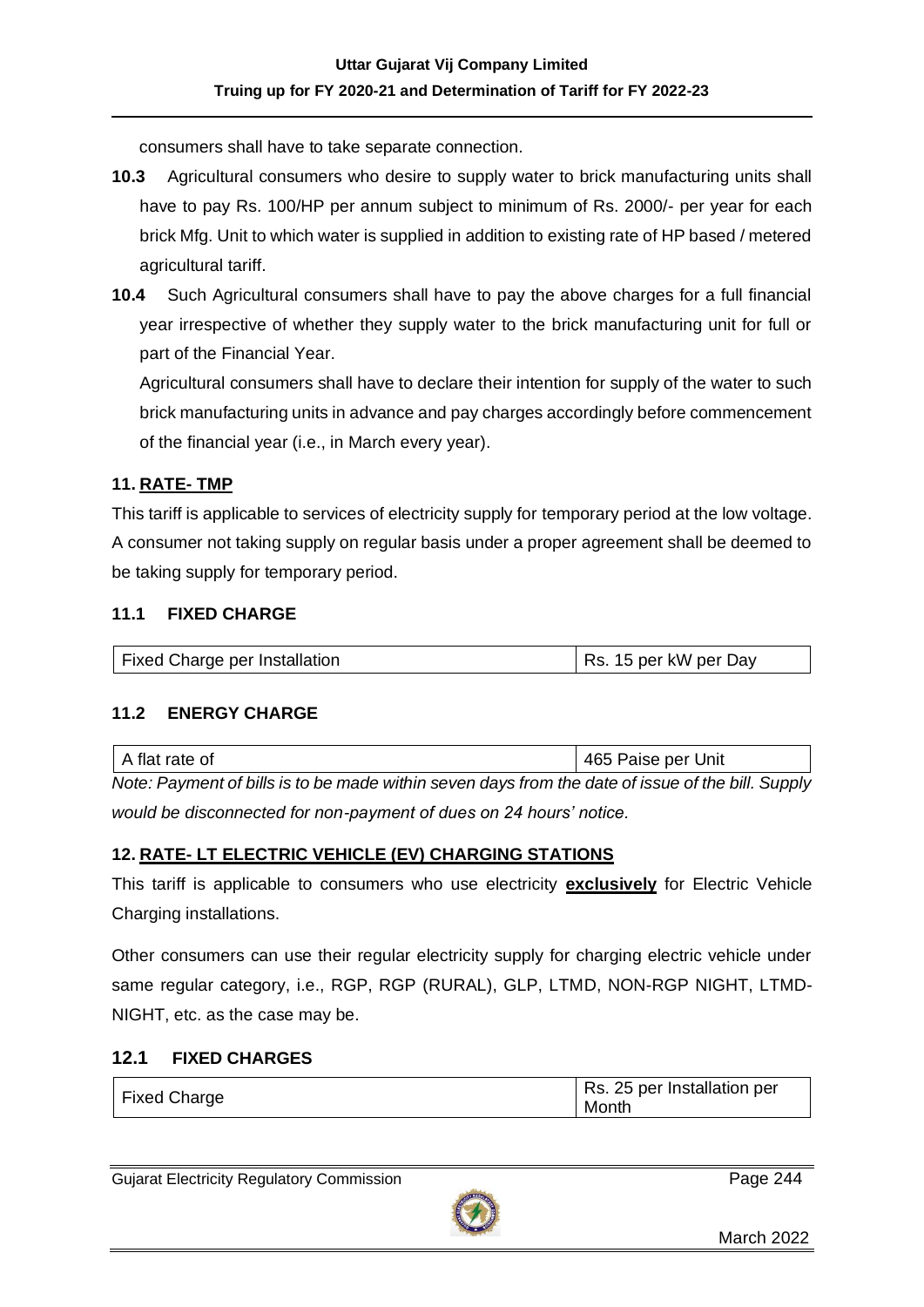## **12.2 ENERGY CHARGES: FOR THE ENTIRE MONTHLY CONSUMPTION**

| <b>Energy Charge</b> |
|----------------------|
|----------------------|

410 Paise per Unit

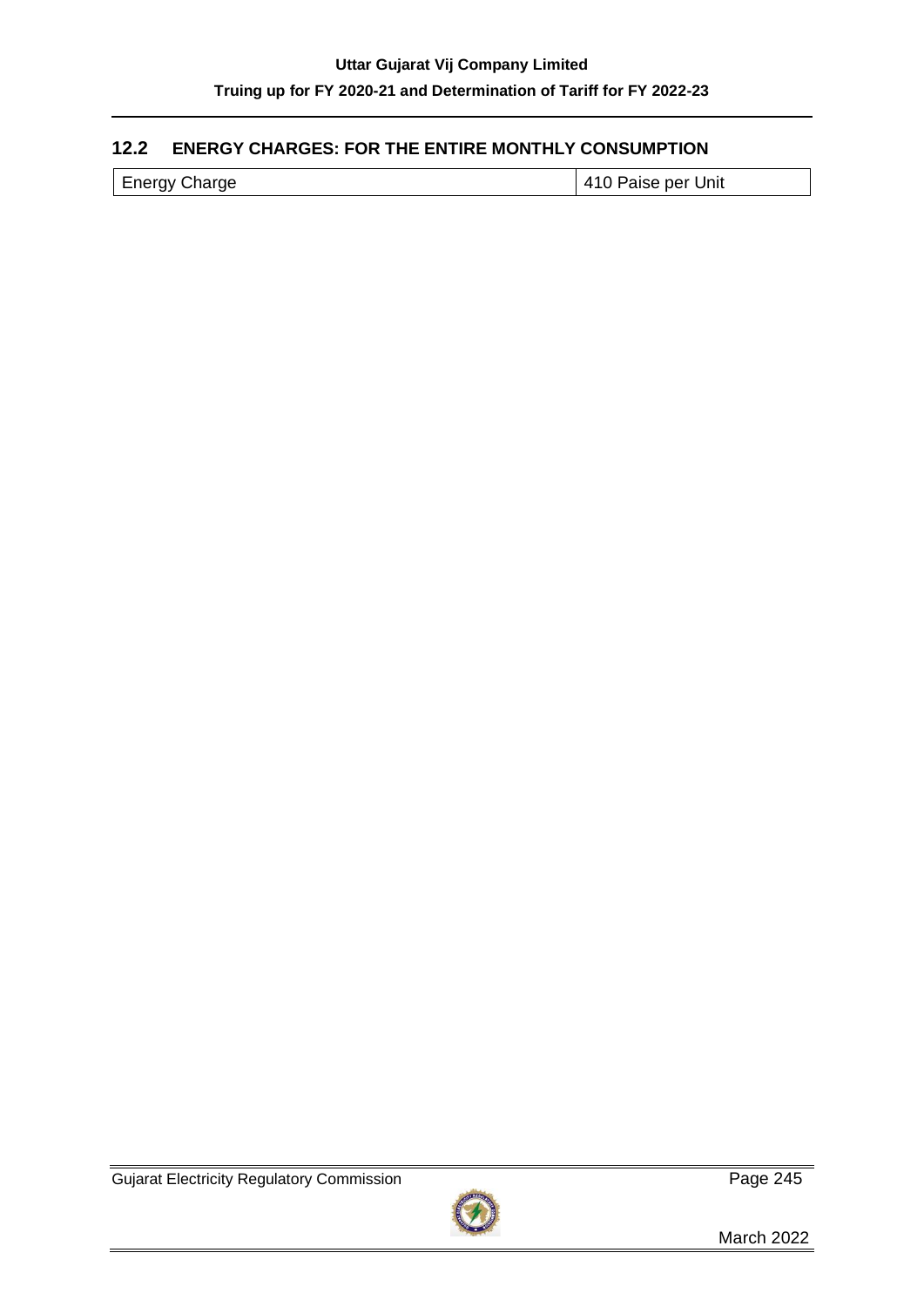## **PART - II**

## **TARIFFS FOR SUPPLY OF ELECTRICITY AT HIGH TENSION**

## **(3.3 kV AND ABOVE, 3-PHASE 50 HERTZ), AND EXTRA HIGH TENSION**

The following tariffs are available for supply at high tension for large power services for contract demand not less than 100 kVA

### **13. RATE- HTP-1**

This tariff will be applicable for supply of electricity to HT consumers contracted for 100 kVA and above for regular power supply and requiring the power supply for the purposes not specified in any other HT Categories.

### **13.1 DEMAND CHARGES:**

#### **13.1.1 For billing demand up to contract demand**

| (a) | For the first 500 kVA of billing demand  | Rs. 150/- per kVA per month |
|-----|------------------------------------------|-----------------------------|
| (b) | For next 500 kVA of billing demand       | Rs. 260/- per kVA per month |
| (c) | For billing demand in excess of 1000 kVA | Rs. 475/- per kVA per month |

## **13.1.2 For billing Demand in Excess of Contract Demand**

| For billing demand in excess over the contract demand | Rs. 555 per kVA per month |
|-------------------------------------------------------|---------------------------|
|-------------------------------------------------------|---------------------------|

#### **PLUS**

#### **13.2 ENERGY CHARGES**

| For entire consumption during the month |                                                        |                    |
|-----------------------------------------|--------------------------------------------------------|--------------------|
| (a)                                     | Up to 500 kVA of billing demand                        | 400 Paise per unit |
| (b)                                     | For billing demand above 500 kVA and up to 2500<br>kVA | 420 Paise per Unit |
| (c)                                     | For billing demand above 2500 kVA                      | 430 Paise per Unit |

## **PLUS**

#### **13.3 TIME OF USE CHARGES**

**For energy consumption during the two peak periods, viz, 0700 Hrs to 1100 Hrs and 1800 Hrs. to 2200 Hrs.**

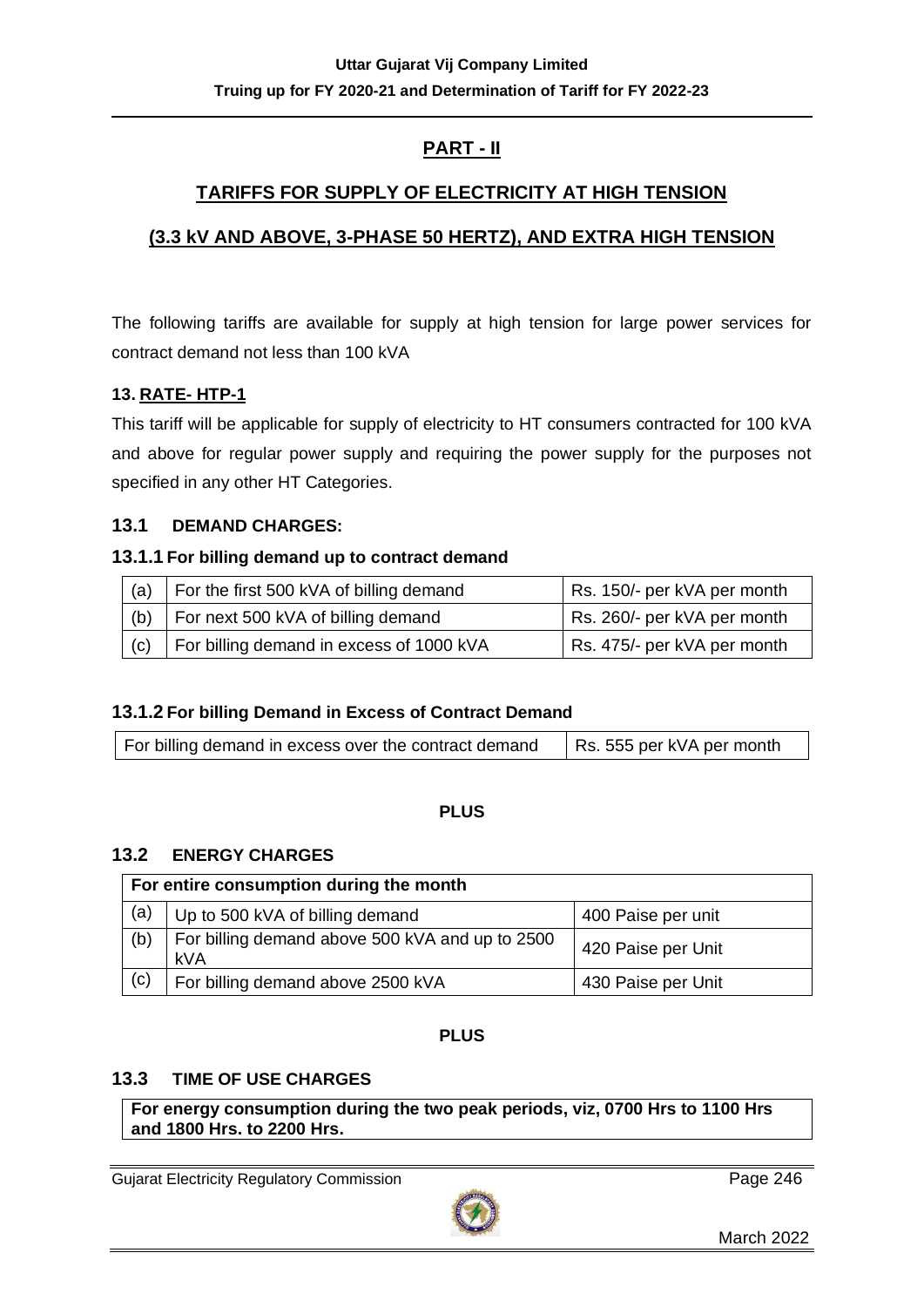### **Truing up for FY 2020-21 and Determination of Tariff for FY 2022-23**

| $\vert$ (a) For Billing Demand up to 500 kVA | 45 Paise per unit |
|----------------------------------------------|-------------------|
| $ (b)$   For billing demand above 500 kVA    | 85 Paise per Unit |

## **13.4 BILLING DEMAND**

The billing demand shall be the highest of the following:

- a) Actual maximum demand established during the month
- b) Eighty-five percent of the contract demand
- c) One hundred kVA

## **13.5 MINIMUM BILLS:**

Payment of "demand charges" based on kVA of billing demand.

## **13.6 POWER FACTOR ADJUSTMENT CHARGES:**

- 13.6.1 Penalty for poor Power Factor:
	- a) The power factor adjustment charges shall be levied at the rate of 1% on the total amount of electricity bills for the month under the head "Energy Charges", arrived at using tariff as per para 13.2 of this schedule, for every 1% drop or part thereof in the average power factor during the month below 90% up to 85%.
	- b) In addition to the above clause, for every 1% drop or part thereof in average power factor during the month below 85% at the rate of 2% on the total amount of electricity bill for that month under the head "Energy Charges", arrived at using tariff as per para 13.2 of this schedule, will be charged.

## **13.6.2 Power Factor Rebate**

If the power factor of the consumer's installation in any month is above 95%, the consumer will be entitled to a rebate at the rate of 0.5% (half percent) in excess of 95% power factor on the total amount of electricity bill for that month under the head "Energy Charges", arrived at using tariff as per para 13.2 of this schedule, for every 1% rise or part thereof in the average power factor during the month above 95%.

## **13.7 MAXIMUM DEMAND AND ITS MEASUREMENT:**

The maximum demand in kW or kVA, as the case may be, shall mean an average kW/kVA supplied during consecutive 30/15 minutes or if consumer is having parallel operation with the

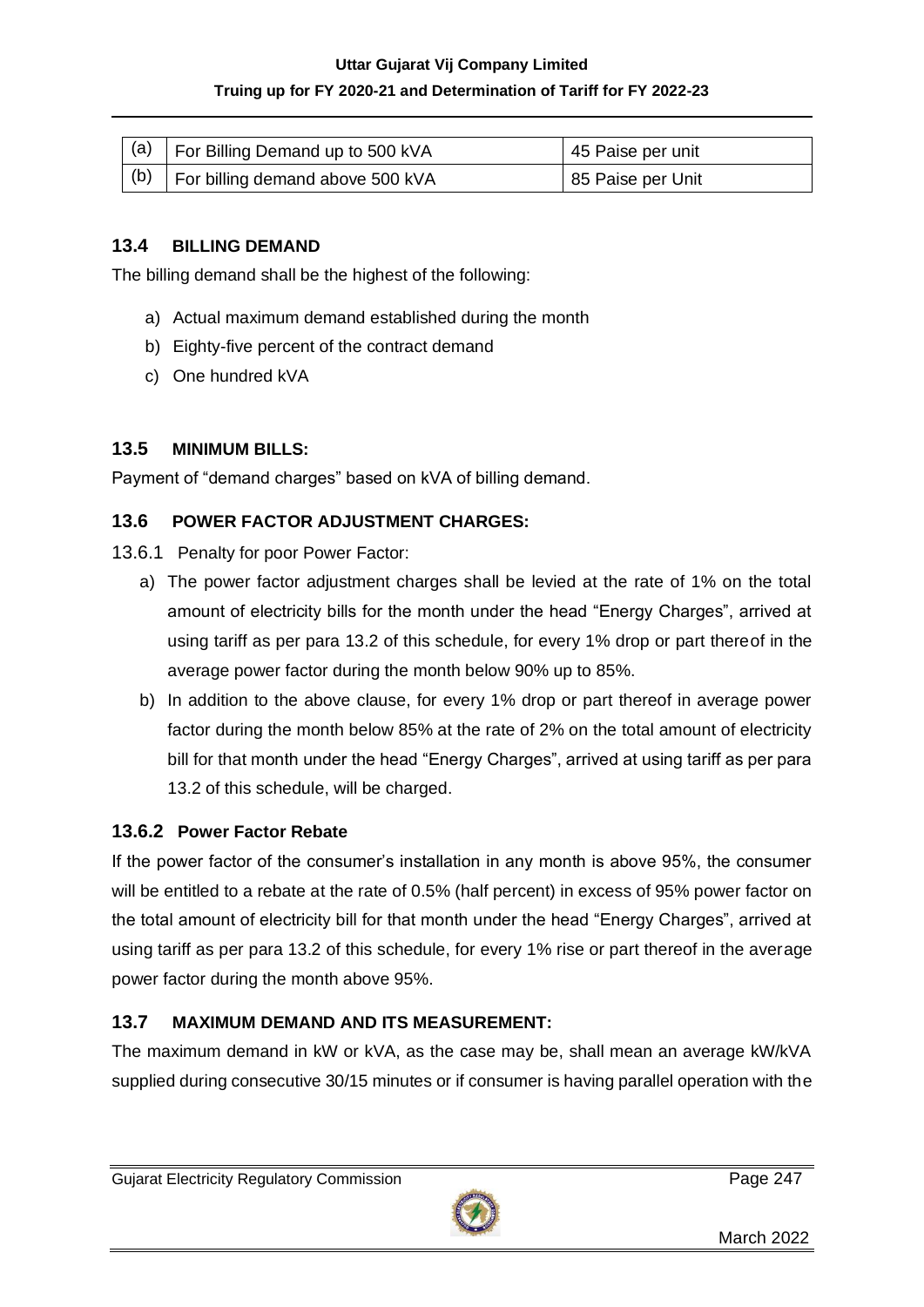grid and has opted for 3 minutes, period of maximum use where such meter with the features of reading the maximum demand in kW/kVA directly, have been provided.

## **13.8 CONTRACT DEMAND:**

The contract demand shall mean the maximum kW/kVA for the supply, of which the supplier undertakes to provide facilities from time to time.

## **13.9 REBATE FOR SUPPLY AT EHV:**

|     | On Energy charges:                       | Rebate @ |
|-----|------------------------------------------|----------|
| (a) | If supply is availed at 33/66 kV         | 0.75%    |
| (b) | If supply is availed at 132 kV and above | 1.25%    |

## **13.10 CONCESSION FOR USE OF ELECTRICITY DURING NIGHT HOURS:**

For the consumer eligible for using supply at any time during 24 hours, entire consumption shall be billed at the energy charges specified above. However, the energy consumed during night hours of 10.00 PM to 06.00 AM next morning shall be eligible for concession at the rate of 43 Paise per unit.

## **13.11 SEASONAL CONSUMERS TAKING HT SUPPLY:**

- 13.11.1 The expression, "Seasonal Consumer", shall mean a consumer who takes and uses power supply for ice factory, ice-candy machines, ginning and pressing factory, oil mill, rice mill, salt industry, sugar factory, khandsari, cold storage plants (including such plants in fishery industry), tapioca industries manufacturing starch, pumping load or irrigation, white coal manufacturers, vegetable dehydration industries.
- 13.11.2 Any consumer, who desires to be billed for the minimum charges on annual basis shall intimate to that effect in writing at least one month before commencement of billing period about the off-season during which energy consumption, if any, shall be mainly for overhauling of the plant and machinery. The off-season period at any time shall be a full calendar month/months. The total period of the off-season so declared and observed shall be not less than three calendar months in a calendar year.
- 13.11.3 The total minimum amount under the head "Demand and Energy Charges" payable by a seasonal consumer satisfying the eligibility criteria under sub-clause 13.11.1 above and complying with provisions stipulated under sub-clause 13.11.2 above shall be Rs. 4550 per annum per kVA of the billing demand.
- 13.11.4 The billing demand shall be the highest of the following:

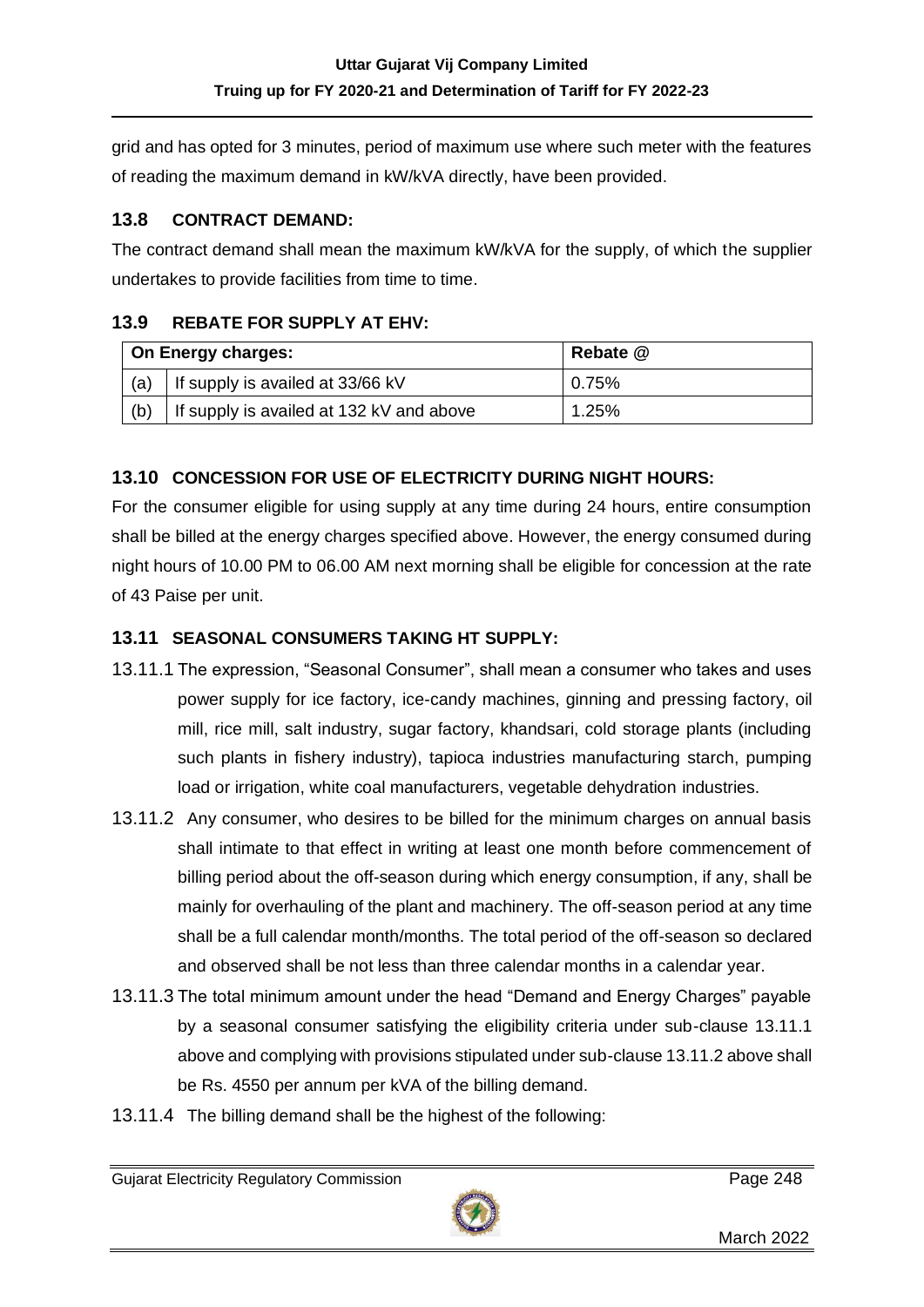- a) The highest of the actual maximum demand registered during the calendar year.
- b) Eighty-five percent of the arithmetic average of contract demand during the year.
- c) One hundred kVA
- 13.11.5 Units consumed during the off-season period shall be charged for at the flat rate of 430 Paise per unit.
- 13.11.6 Electricity Bills paid during off-season period shall not be taken into account towards the amount payable against the annual minimum bill. The amount paid by the consumer towards the electricity bills for seasonal period only under the heads "Demand Charges" and "Energy Charges" shall be taken into account while determining the amount payable towards the annual minimum bill.
- 13.11.7 Seasonal consumer is required to submit to the Distribution Licensee an irrevocable Bank Guarantee from a Nationalised or Scheduled Commercial Bank equal to the difference of amount/ Bank Guarantee lying with the Licensee as Security Deposit and minimum bill calculated at the rate shown in para 13.11.3 for the higher of Contract Demand or Billing Demand. If the Contract Demand is revised upward during the calendar year, the consumer shall submit a revised Bank Guarantee or additional Bank Guarantee as calculated above to the Licensee. The cost of such Bank Guarantee/s shall be borne by the consumer. It shall be the responsibility of the consumer to keep the bank guarantee/s valid at all times and to renew the bank guarantee/s at least 1 months prior to its expiry.

## **14. RATE- HTP-II**

Applicability: This tariff shall be applicable for supply of energy to HT consumers contracting for 100 kVA and above, requiring power supply for Water Works and Sewerage pumping stations run by Local Authorities and GW & SB. GIDC Water Works.

#### **14.1 DEMAND CHARGES:**

#### **14.1.1 For billing demand up to contract demand**

| (a) | For the first 500 kVA of billing demand  | Rs. 115/- per kVA per month |
|-----|------------------------------------------|-----------------------------|
| (b) | For next 500 kVA of billing demand       | Rs. 225/- per kVA per month |
| (c) | For billing demand in excess of 1000 kVA | Rs. 290/- per kVA per month |

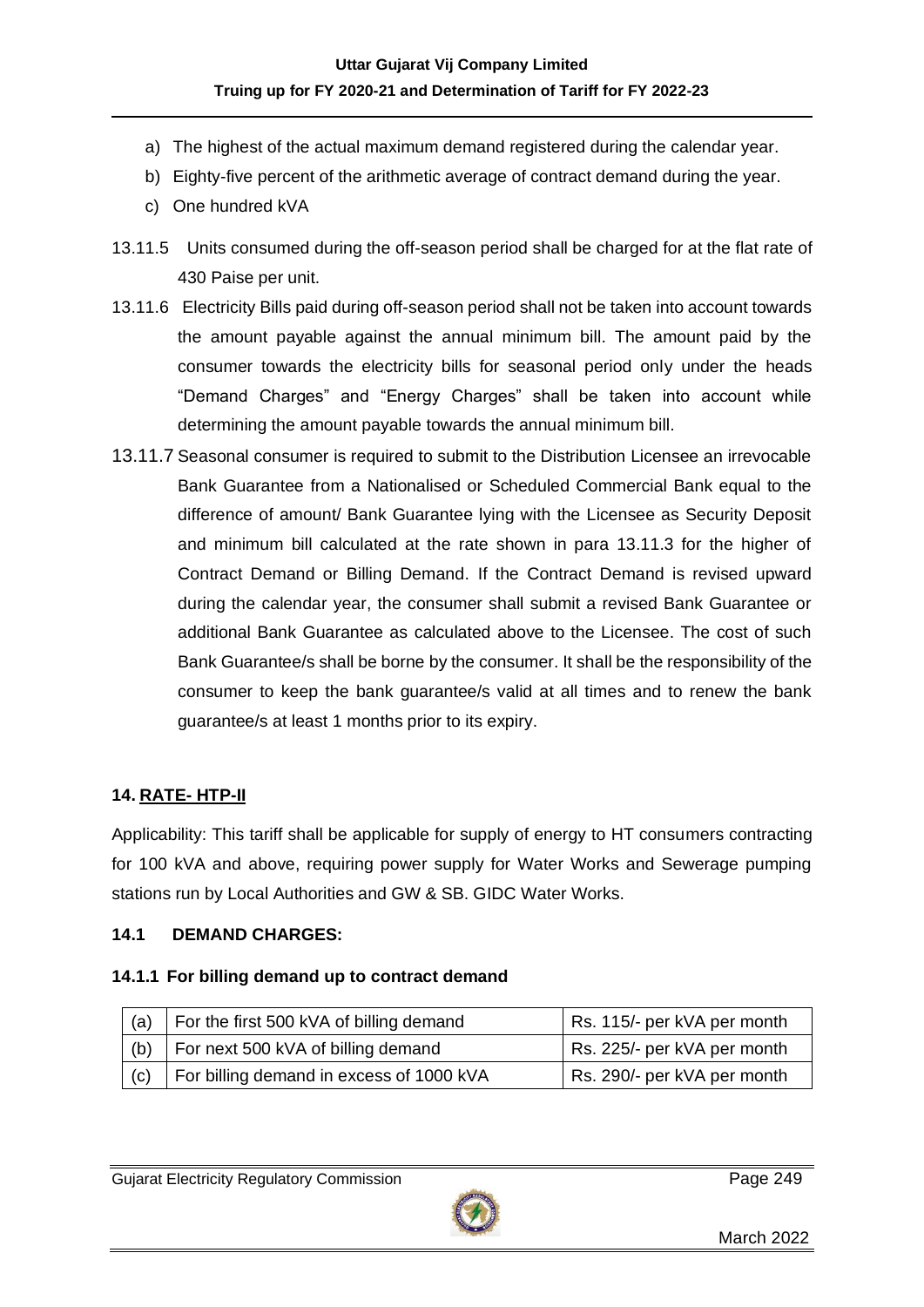#### **14.1.2 For billing demand in excess of contract demand**

| For billing demand in excess of contract demand | Rs. 360 per kVA per month |
|-------------------------------------------------|---------------------------|
|-------------------------------------------------|---------------------------|

#### **PLUS**

#### **14.2 ENERGY CHARGES:**

| For entire consumption during the month |                                                        |                    |
|-----------------------------------------|--------------------------------------------------------|--------------------|
| (a)                                     | Up to 500 kVA of billing demand                        | 435 Paise per unit |
| (b)                                     | For billing demand above 500 kVA and up to 2500<br>kVA | 455 Paise per Unit |
| (c)                                     | For billing demand above 2500 kVA                      | 465 Paise per Unit |

#### **PLUS**

#### **14.3 TIME OF USE CHARGES:**

| For energy consumption during the two peak periods, viz, 0700 Hrs to 1100 Hrs<br>and 1800 Hrs. to 2200 Hrs. |                                  |                   |
|-------------------------------------------------------------------------------------------------------------|----------------------------------|-------------------|
| (a)                                                                                                         | For Billing Demand up to 500 kVA | 45 Paise per unit |
| (b)                                                                                                         | For billing demand above 500 kVA | 85 Paise per Unit |



## **14.10 POWER FACTOR ADJUSTMENT CHARGES**

#### **14.10.1 Penalty for poor Power Factor:**

- a) The power factor adjustment charges shall be levied at the rate of 1% on the total amount of electricity bills for the month under the head "Energy Charges", arrived at using tariff as per para 14.2 of this schedule, for every 1% drop or part thereof in the average power factor during the month below 90% up to 85%.
- b) In addition to the above clause, for every 1% drop or part thereof in average power factor during the month below 85% at the rate of 2% on the total amount of electricity

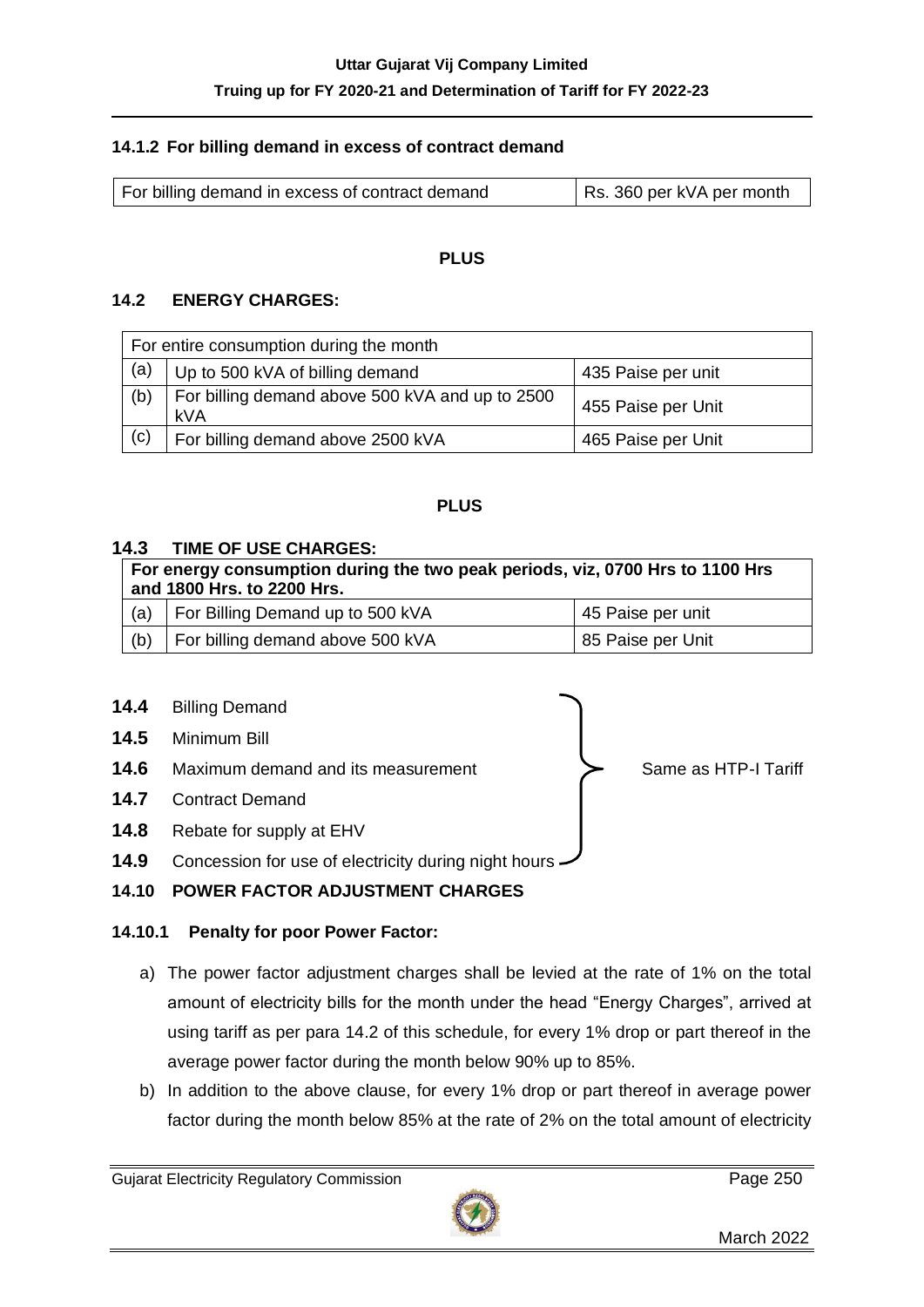bill for that month under the head "Energy Charges", arrived at using tariff as per para 14.2 of this schedule, will be charged.

#### **14.10.2 Power Factor Rebate:**

If the power factor of the consumer's installation in any month is above 95%, the consumer will be entitled to a rebate at the rate of 0.5% (half percent) in excess of 95% power factor on the total amount of electricity bill for that month under the head "Energy Charges", arrived at using tariff as per para 14.2 of this schedule, for every 1% rise or part thereof in the average power factor during the month above 95%.

#### **15. RATE- HTP-III**

This tariff shall be applicable to a consumer taking supply of electricity at high voltage, contracting for not less than 100 kVA for temporary period. A consumer not taking supply on regular basis under a proper agreement shall be deemed to be taking supply for temporary period.

#### **15.1 DEMAND CHARGES:**

| For billing demand upto contract demand         | Rs. 18/- per kVA per day |
|-------------------------------------------------|--------------------------|
| For billing demand in excess of contract demand | Rs. 20/- per kVA per day |

## **15.2 ENERGY CHARGES:**

| For all units consumed during the month | 660 Paise/Unit |
|-----------------------------------------|----------------|
|                                         |                |

#### **PLUS**

#### **15.3 TIME OF USE CHARGES:**

| Additional charge for energy consumption during two peak<br>periods, viz, 0700 Hrs. to 1100 Hrs. and 1800 Hrs. to 2200 $\,$ 85 Paise per Unit |  |
|-----------------------------------------------------------------------------------------------------------------------------------------------|--|
| Hrs.                                                                                                                                          |  |

| 15.4 | <b>Billing Demand</b>              |                      |
|------|------------------------------------|----------------------|
| 15.5 | Minimum bill                       |                      |
| 15.6 | Maximum demand and its measurement | Same as HTP-I Tariff |
| 15.7 | <b>Contract Demand</b>             |                      |
| 15.8 | Rebate for supply at EHV           |                      |

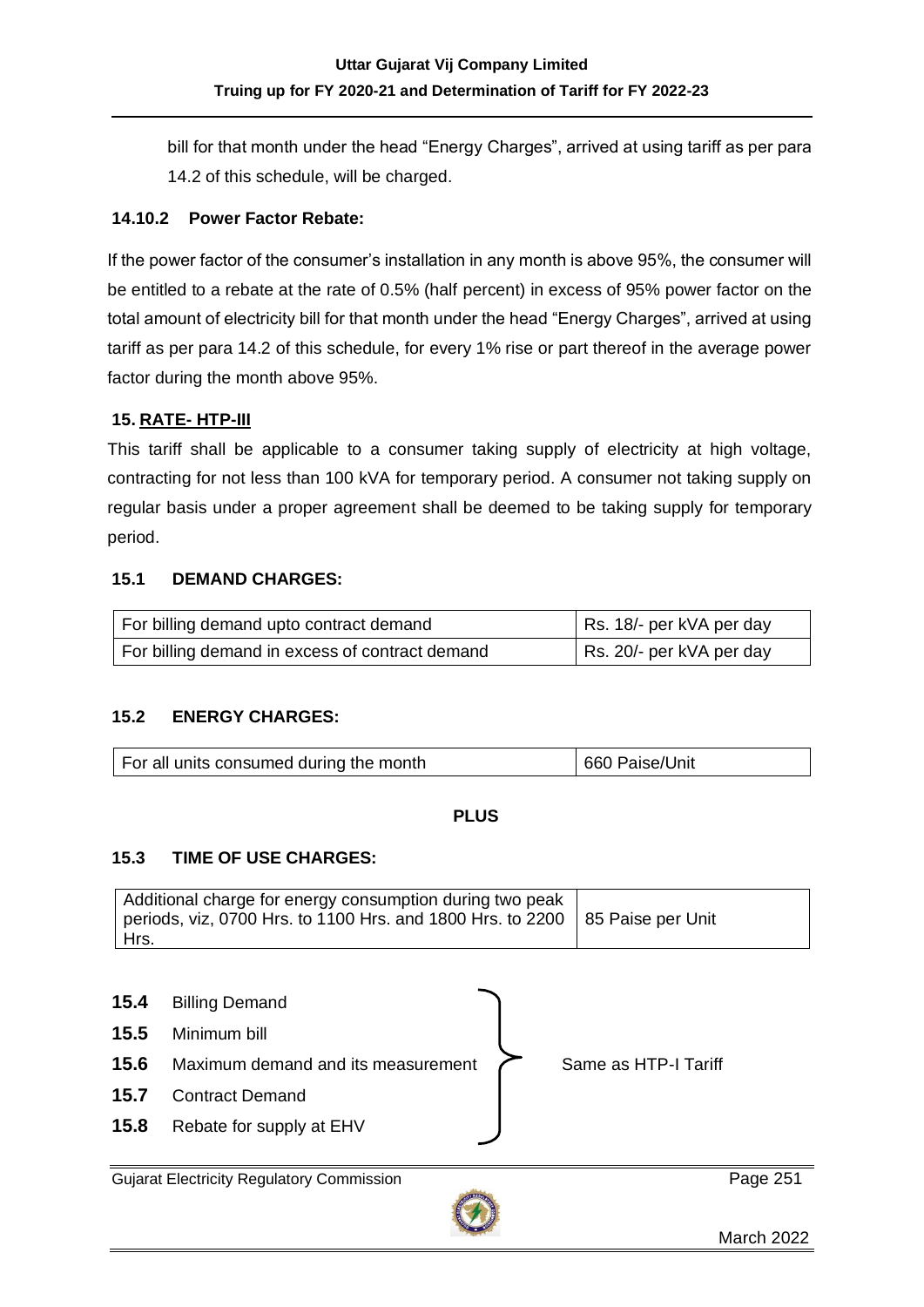#### **15.9 POWER FACTOR ADJUSTMENT CHARGES**

#### **15.9.1 Penalty for poor Power Factor:**

- a) The power factor adjustment charges shall be levied at the rate of 1% on the total amount of electricity bills for the month under the head "Energy Charges", arrived at using tariff as per para 15.2 of this schedule, for every 1% drop or part thereof in the average power factor during the month below 90% up to 85%.
- b) In addition to the above clause, for every 1% drop or part thereof in average power factor during the month below 85% at the rate of 2% on the total amount of electricity bill for that month under the head "Energy Charges", arrived at using tariff as per para 15.2 of this schedule, will be charged.

#### **15.9.2 Power Factor Rebate:**

If the power factor of the consumer's installation in any month is above 95%, the consumer will be entitled to a rebate at the rate of 0.5% (half percent) in excess of 95% power factor on the total amount of electricity bill for that month under the head "Energy Charges", arrived at using tariff as per para 15.2 of this schedule, for every 1% rise or part thereof in the average power factor during the month above 95%.

#### **16. RATE- HTP-IV**

This tariff shall be applicable for supply of electricity to HT consumers opting to use electricity exclusively during night hours from 10.00 PM to 06.00 AM next day and contracted for regular power supply of 100 kVA and above.

#### **16.1 DEMAND CHARGES:**

#### **PLUS**

#### **16.2 ENERGY CHARGES:**

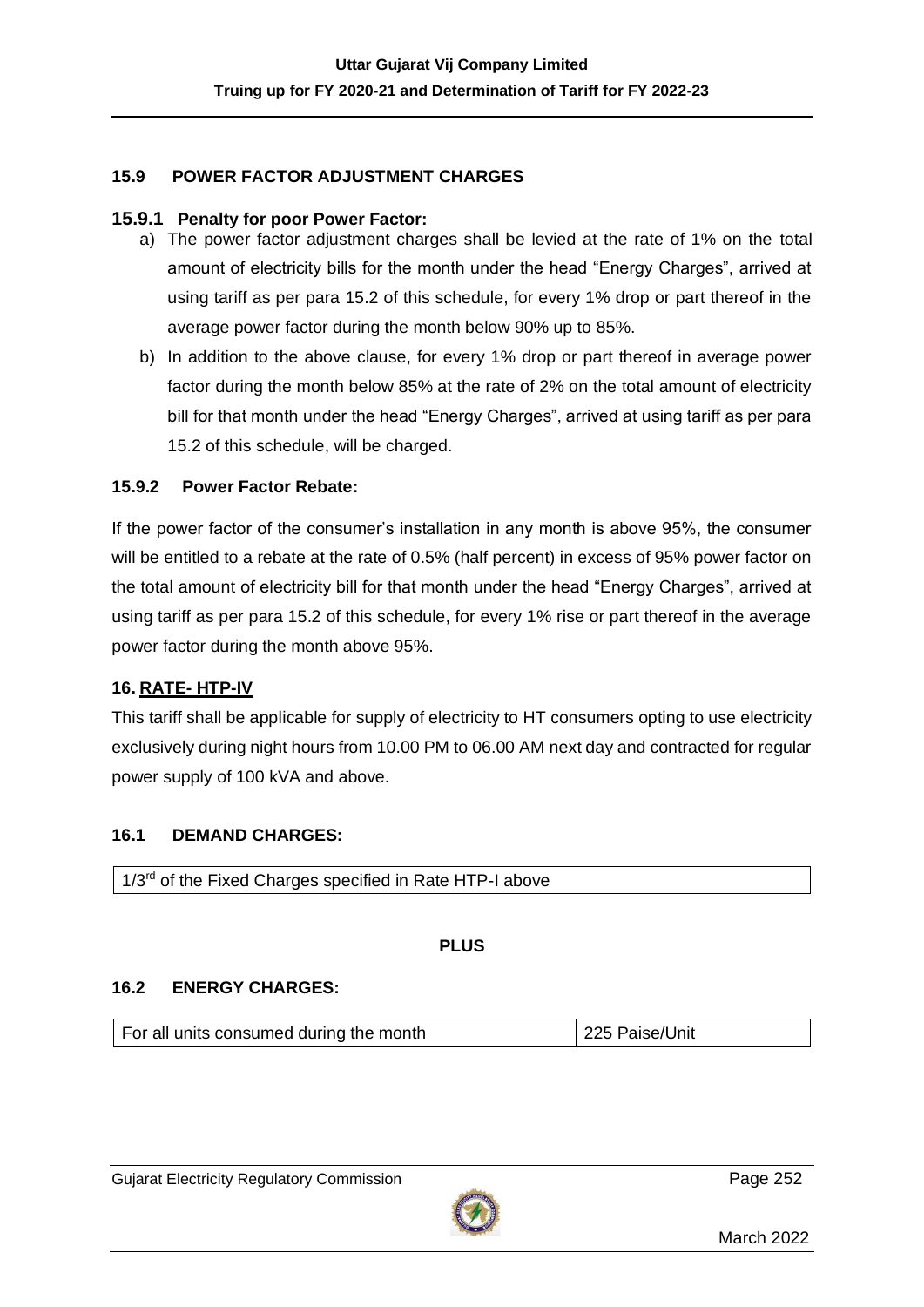

## **16.8 POWER FACTOR ADJUSTMENT CHARGES:**

16.8.1 Penalty for poor Power Factor:

- a) The power factor adjustment charges shall be levied at the rate of 1% on the total amount of electricity bills for the month under the head "Energy Charges", arrived at using tariff as per para 16.2 of this schedule, for every 1% drop or part thereof in the average power factor during the month below 90% up to 85%.
- b) In addition to the above clause, for every 1% drop or part thereof in average power factor during the month below 85% at the rate of 2% on the total amount of electricity bill for that month under the head "Energy Charges", arrived at using tariff as per para 16.2 of this schedule, will be charged.

## **16.8.2 Power Factor Rebate:**

If the power factor of the consumer's installation in any month is above 95%, the consumer will be entitled to a rebate at the rate of 0.5% (half percent) in excess of 95% power factor on the total amount of electricity bill for that month under the head "Energy Charges", arrived at using tariff as per para 16.2 of this schedule, for every 1% rise or part thereof in the average power factor during the month above 95%.

#### **NOTE:**

- 1. 15% of the contracted demand can be availed beyond the night hours prescribed as per para 16 above.
- 2. 10% of total units consumed during the billing period can be availed beyond the night hours prescribed as per para 16 above.
- 3. In case the consumer failed to observe condition no. 1 above during any of the billing month, then demand charge during the relevant billing month shall be billed as per HTP-I category demand charge rates given in para 13.1 of this schedule.

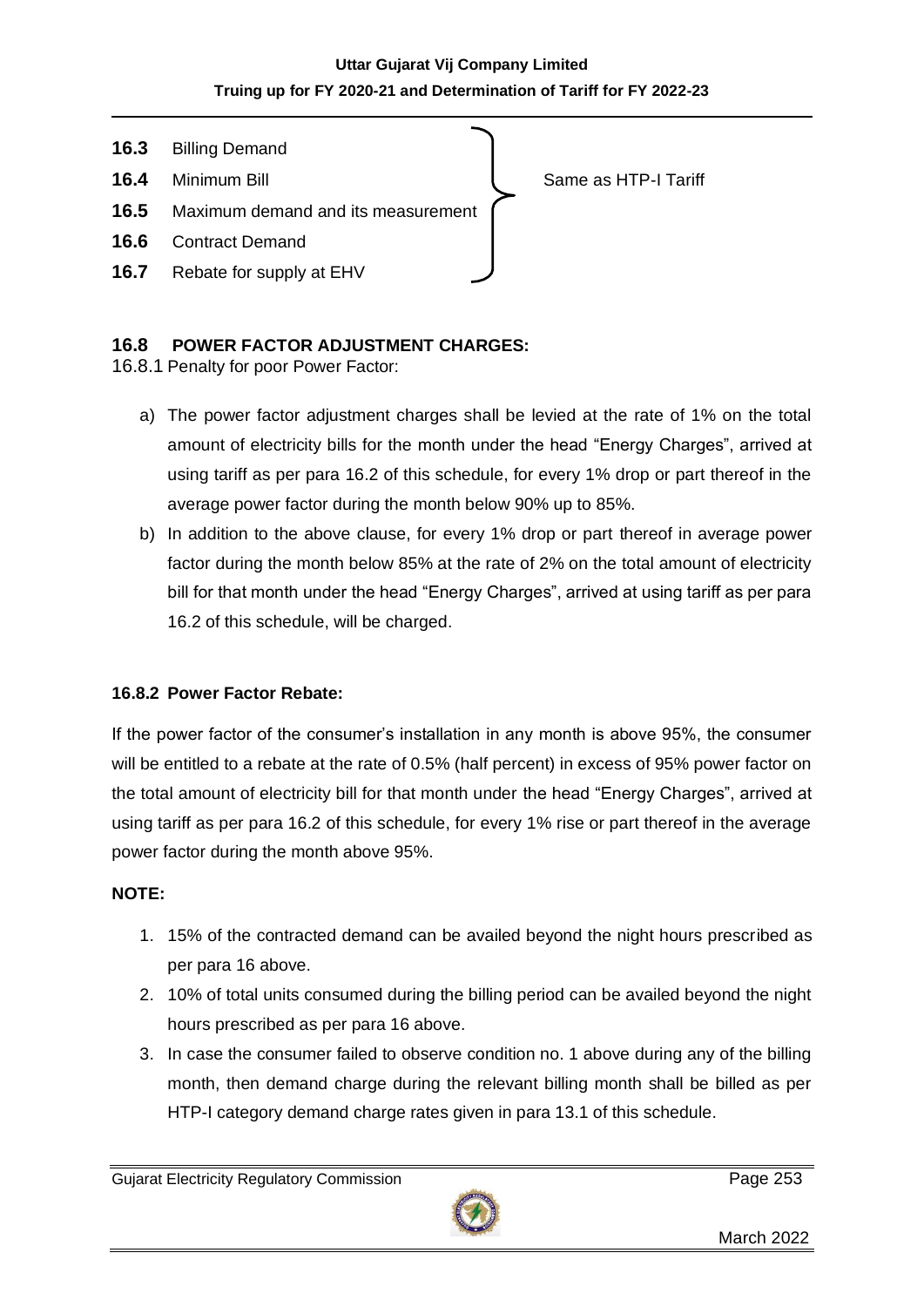- 4. In case the consumer failed to observe condition no. 2 above during any of the billing month, then entire energy consumption during the relevant billing month shall be billed as per HTP-I category energy charge rates given in para 13.2 of this schedule.
- 5. In case the consumer failed to observe above condition no. 1 and 2 both during any of the billing month, then demand charge and entire energy consumption during the relevant billing month shall be billed as per HTP-I category demand charge and energy charge rates given in para 13.1 and 13.2 respectively, of this schedule.
- 6. This tariff shall be applicable if the consumer so opts to be charged in place of HTP-I tariff by using electricity exclusively during night hours as above.
- 7. This option can be exercised to shift from HTP-I tariff category to HTP-IV tariff or from HTP-IV tariff category to HTP-I tariff four times in a calendar year by giving not less than 15 days' advance notice in writing before commencement of billing period.

## **17. RATE- HTP-V**

## **HT - Agricultural (for HT Lift Irrigation scheme only)**

This tariff shall be applicable for supply of electricity to High Tension Agricultural consumers contracting for 100 kVA and above, requiring power supply for lifting water from surface water sources such as canal, river and dam, and supplying water directly to the fields of farmers for agricultural irrigation only.

## **17.1 DEMAND CHARGES:**

Demand Charges Rs. 25 per kVA per month

## **PLUS**

## **17.2 ENERGY CHARGES:**

|      | For all units consumed during the month | 80 Paise/Unit            |
|------|-----------------------------------------|--------------------------|
| 17.3 |                                         |                          |
| 17.4 | <b>Billing Demand</b><br>Minimum bill   |                          |
| 17.5 | Maximum demand and its measurement      | Same as per HTP-I Tariff |
| 17.6 | <b>Contract Demand</b>                  |                          |
| 17.7 | Rebate for supply at EHV                |                          |
|      |                                         |                          |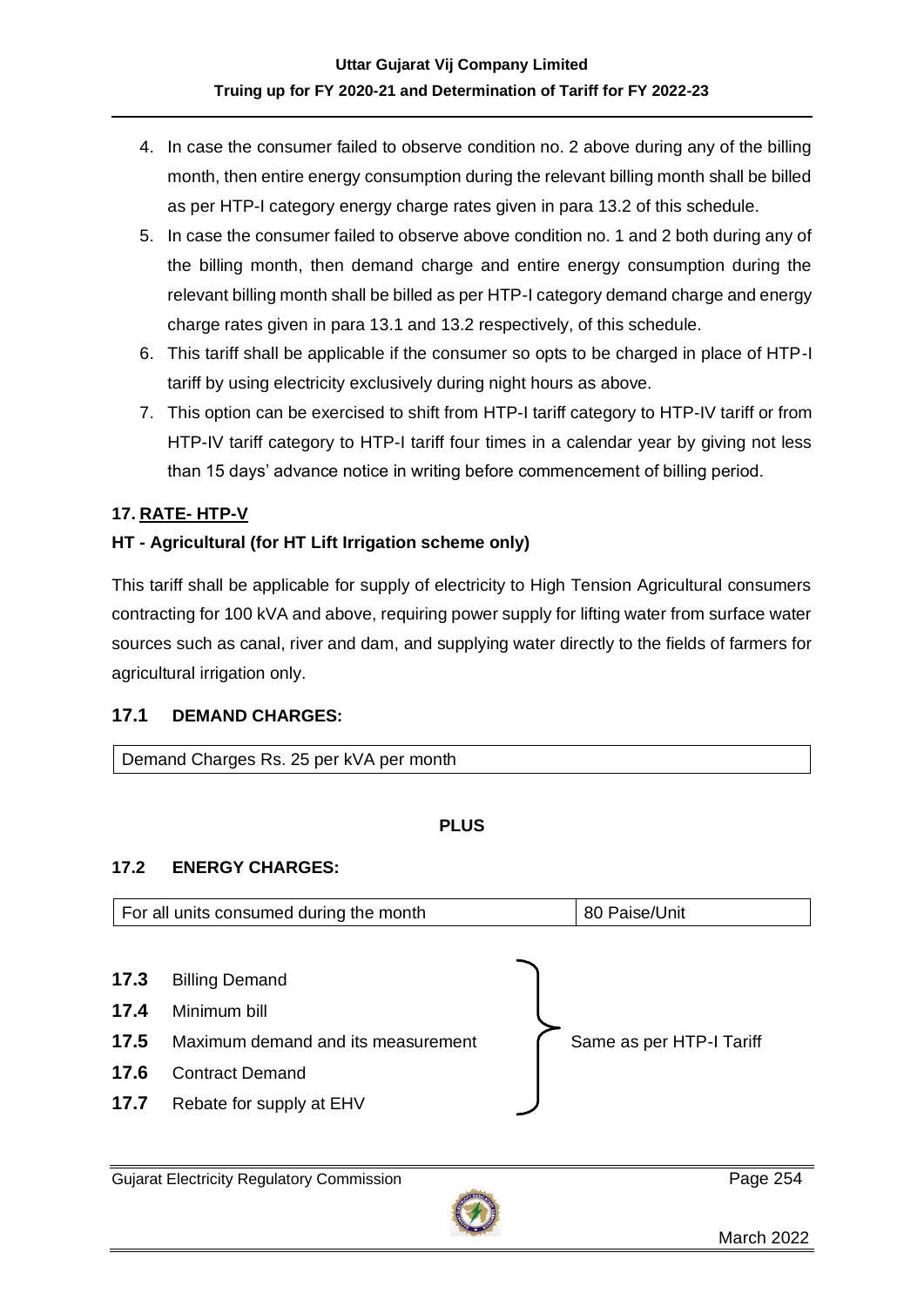### **17.8 POWER FACTOR ADJUSTMENT CHARGES**

- 17.8.1 Penalty for poor power factor
	- a) The power factor adjustment charges shall be levied at the rate of 1% on the total amount of electricity bills for the month under the head "Energy Charges", arrived at using tariff as per para 17.2 of this schedule, for every 1% drop or part thereof in the average power factor during the month below 90% up to 85%.
	- b) In addition to the above clause, for every 1% drop or part thereof in average power factor during the month below 85% at the rate of 2% on the total amount of electricity bill for that month under the head "Energy Charges", arrived at using tariff as per para 17.2 of this schedule, will be charged

#### **17.8.2 Power Factor Rebate**

If the power factor of the consumer's installation in any month is above 95%, the consumer will be entitled to a rebate at the rate of 0.5% (half percent) in excess of 95% power factor on the total amount of electricity bill for that month under the head "Energy Charges", arrived at using tariff as per para 17.2 of this schedule, for every 1% rise or part thereof in the average power factor during the month above 95%.

### **18. RATE- RAILWAY TRACTION**

This tariff is applicable for power supply to Railway Traction at 132 kV/66 kV.

#### **18.1 DEMAND CHARGES:**

|     | (a) $\vert$ For billing demand up to the contract demand | Rs. 180 per kVA per month |
|-----|----------------------------------------------------------|---------------------------|
| (b) | For billing demand in excess of contract demand          | Rs. 425 per kVA per month |

NOTE: In case of the load transfer for traction supply due to non-availability of power supply at preceding or succeeding point of supply or maintenance at Discom's level, excess demand over the contract demand shall be charged at normal rate at appropriate point of supply.

Normal Demand Charges will also apply in case of bunching of trains. However, Discoms shall charge excess demand charges while raising the bills and Railways have to give convincing details and documentary proof of bunching of trains if they want to be charged at the normal demand charges. If satisfactory proof of bunching of trains is provided, Discom shall consider that occasion for normal demand charges, otherwise excess demand charges will be applicable specified as above at 18.1 (b).

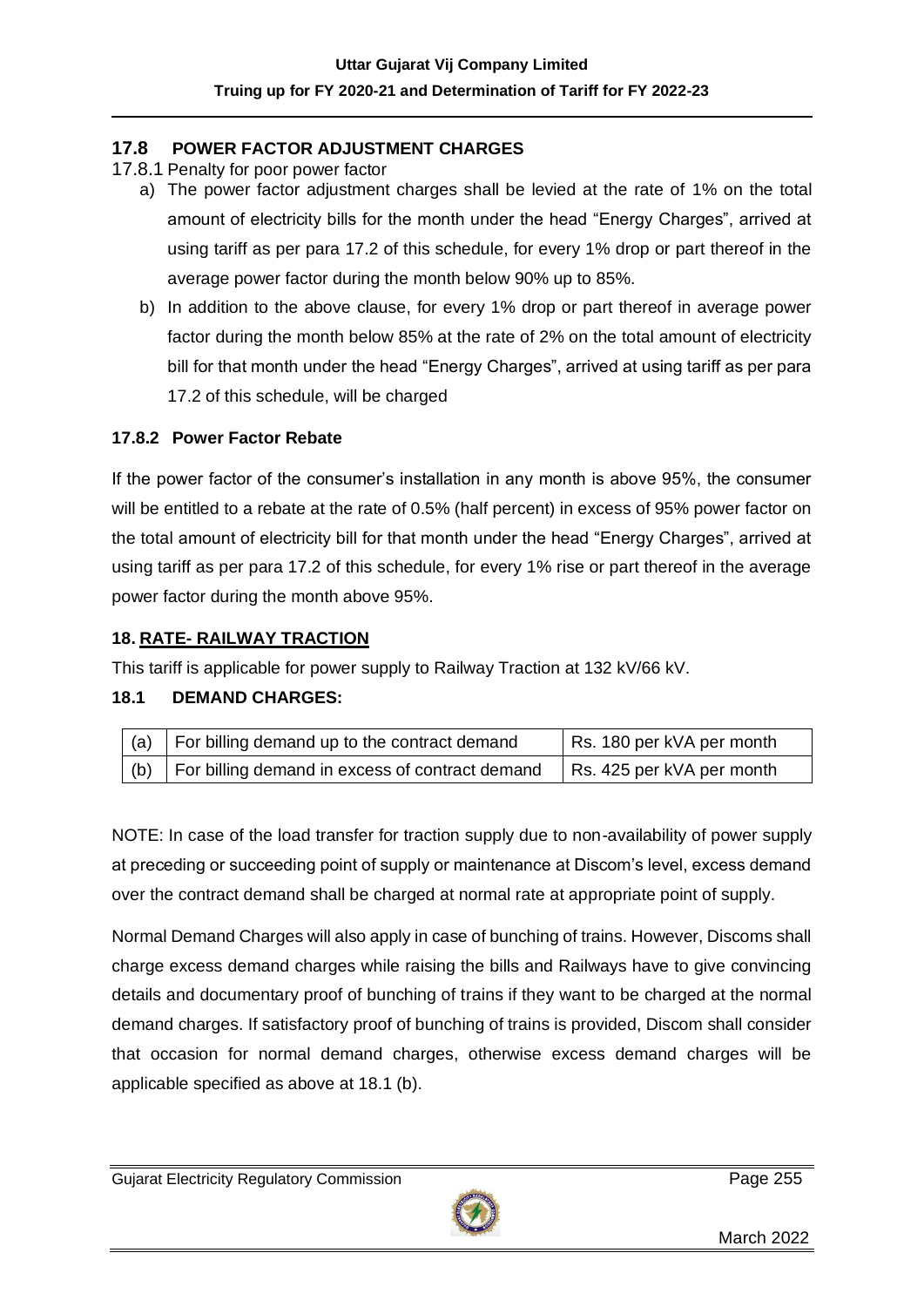## **PLUS**

### **18.2 ENERGY CHARGES:**

|      | For all the units consumed during the month | 500 Paise per Unit   |
|------|---------------------------------------------|----------------------|
|      |                                             |                      |
| 18.3 | <b>Billing Demand:</b>                      |                      |
| 18.4 | Minimum Bill                                |                      |
| 18.5 | Maximum demand and its measurement          | Same as HTP-I Tariff |
| 18.6 | <b>Contract Demand</b>                      |                      |
| 18.7 | Rebate for supply at EHV                    |                      |

### **18.8 POWER FACTOR ADJUSTMENT CHARGES**

#### **18.8.1 Penalty for poor Power Factor:**

- a) The power factor adjustment charges shall be levied at the rate of 1% on the total amount of electricity bills for the month under the head "Energy Charges", arrived at using tariff as per para 18.2 of this schedule, for every 1% drop or part thereof in the average power factor during the month below 90% up to 85%.
- b) In addition to the above clause, for every 1% drop or part thereof in average power factor during the month below 85% at the rate of 2% on the total amount of electricity bill for that month under the head "Energy Charges", arrived at using tariff as per para 18.2 of this schedule, will be charged.

#### **18.8.2 Power Factor Rebate:**

If the power factor of the consumer's installation in any month is above 95%, the consumer will be entitled to a rebate at the rate of 0.5% (half percent) in excess of 95% power factor on the total amount of electricity bill for that month under the head "Energy Charges", arrived at using tariff as per para 18.2 of this schedule, for every 1% rise or part thereof in the average power factor during the month above 95%.